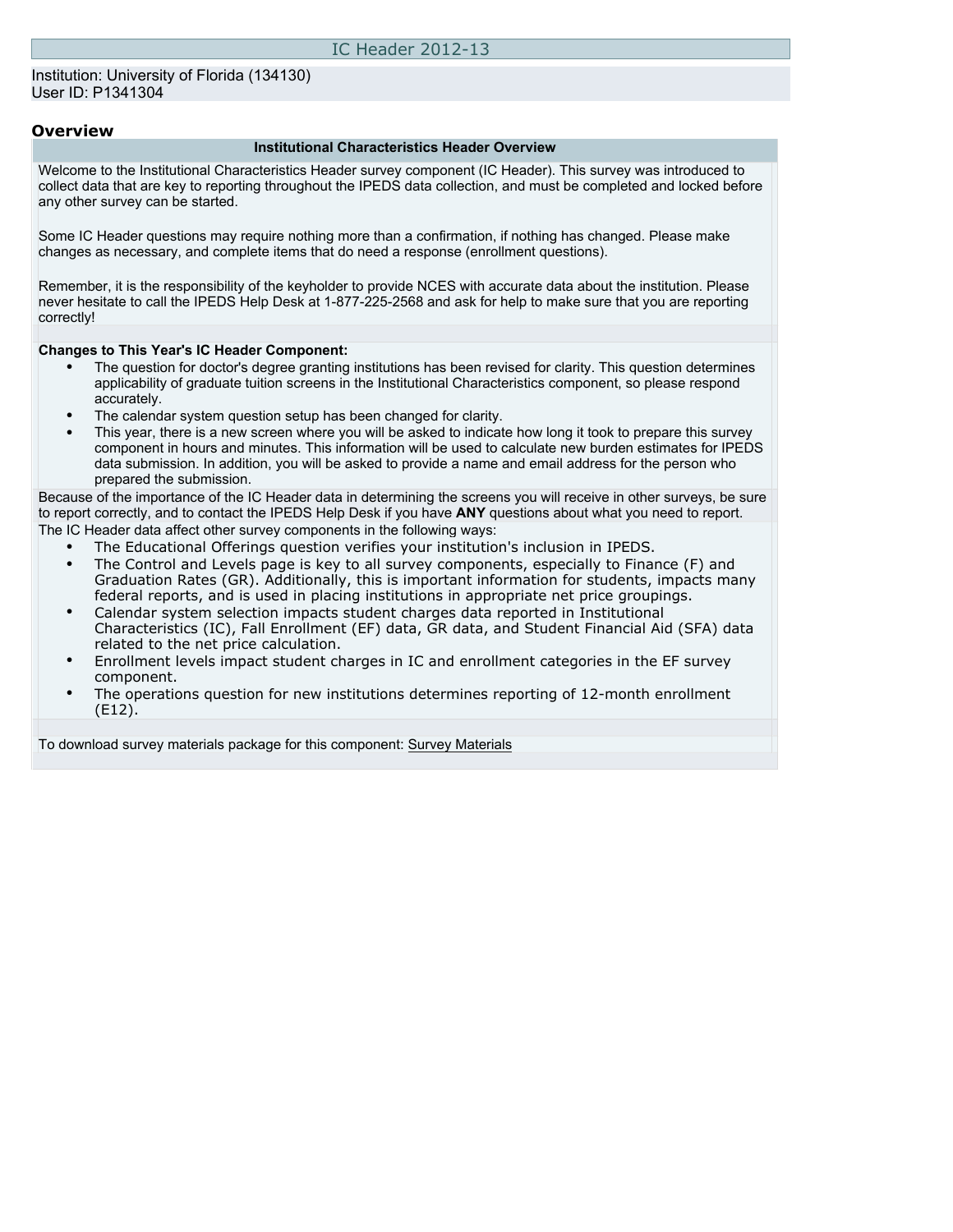## **Part A - Educational Offerings**

**1. Which of the following types of instruction/programs are offered by your institution? [Check one or more]**

*If your institution does not offer occupational, academic or continuing professional programs, you are not expected to complete this or any other IPEDS survey.*

|                            | Occupational, may lead to a certificate, degree, or other formal award |
|----------------------------|------------------------------------------------------------------------|
| $\overline{\triangledown}$ | Academic, leading to a certificate, degree, or diploma                 |
|                            | Continuing professional (postbaccalaureate only)                       |
|                            | Recreational or avocational (leisure) programs                         |
|                            | Adult basic or remedial instruction or high school equivalency         |
|                            | Secondary (high school)                                                |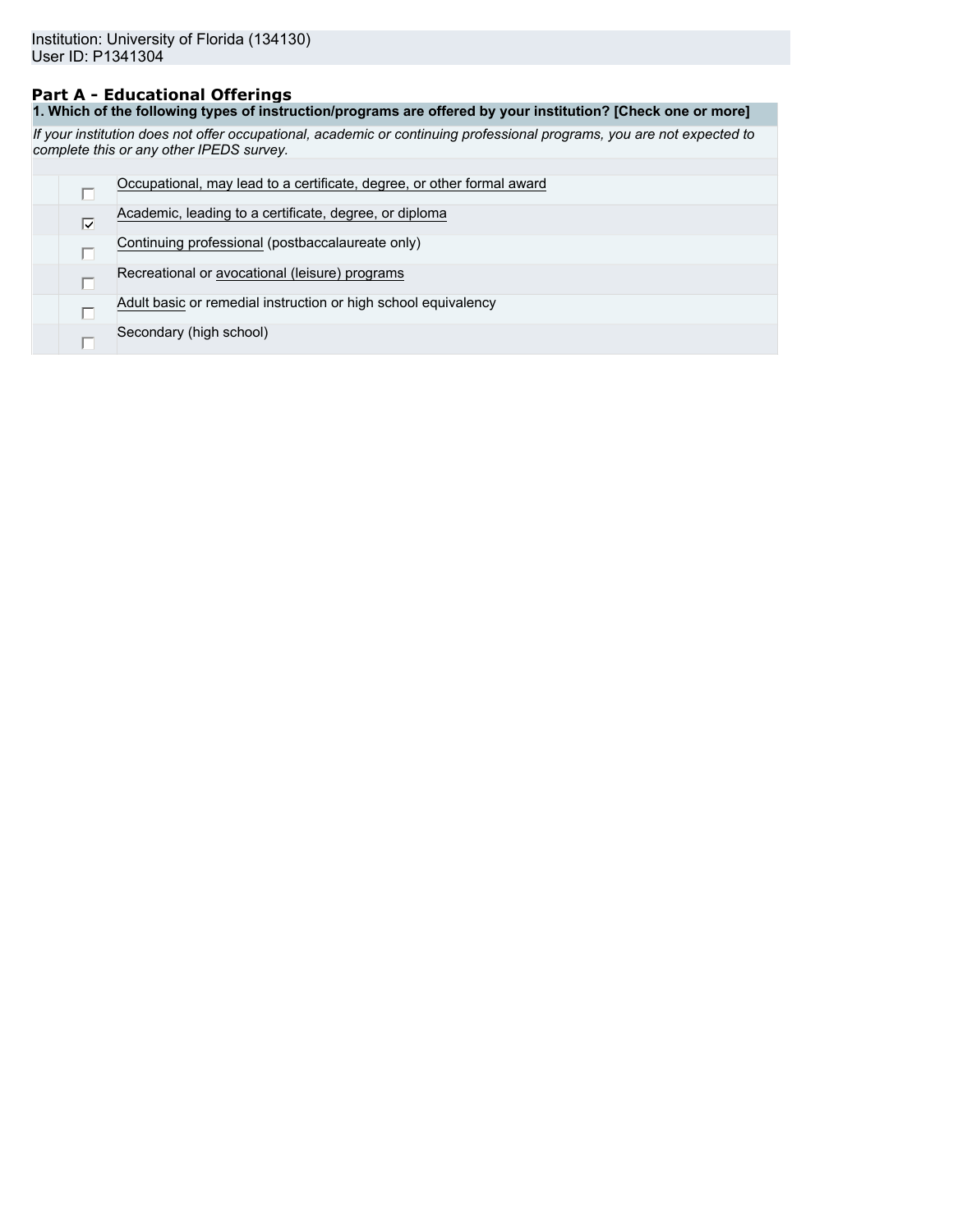## **Part A - System Office**

**2. System, Governing Board or Corporate Structure**

**Is the institution part of a multi-institution or multi-campus organization that owns, governs, or controls the**

**institution? Do NOT indicate a religious affiliation here. That information is collected separately and differs from**

### **system name.**

*If you need assistance or need to make changes, contact the Help Desk at 1-877-225-2568. You will not be able to lock your submission if this question is blank.*

| No, this institution <b>IS NOT</b> a part of a multi-institution or multi-campus organization that owns,<br>governs, or controls the institution.                                                                                        |
|------------------------------------------------------------------------------------------------------------------------------------------------------------------------------------------------------------------------------------------|
| These this institution IS a part of a multi-institution or multi-campus organization that owns,<br>governs, or controls the institution.                                                                                                 |
| If yes, specify the name of the multi-institution or multi-campus organization that owns,<br>governs, or controls the institution. Please make sure to spell the name out in the same way<br>as other institutions in your organization. |
| State University System of Florida                                                                                                                                                                                                       |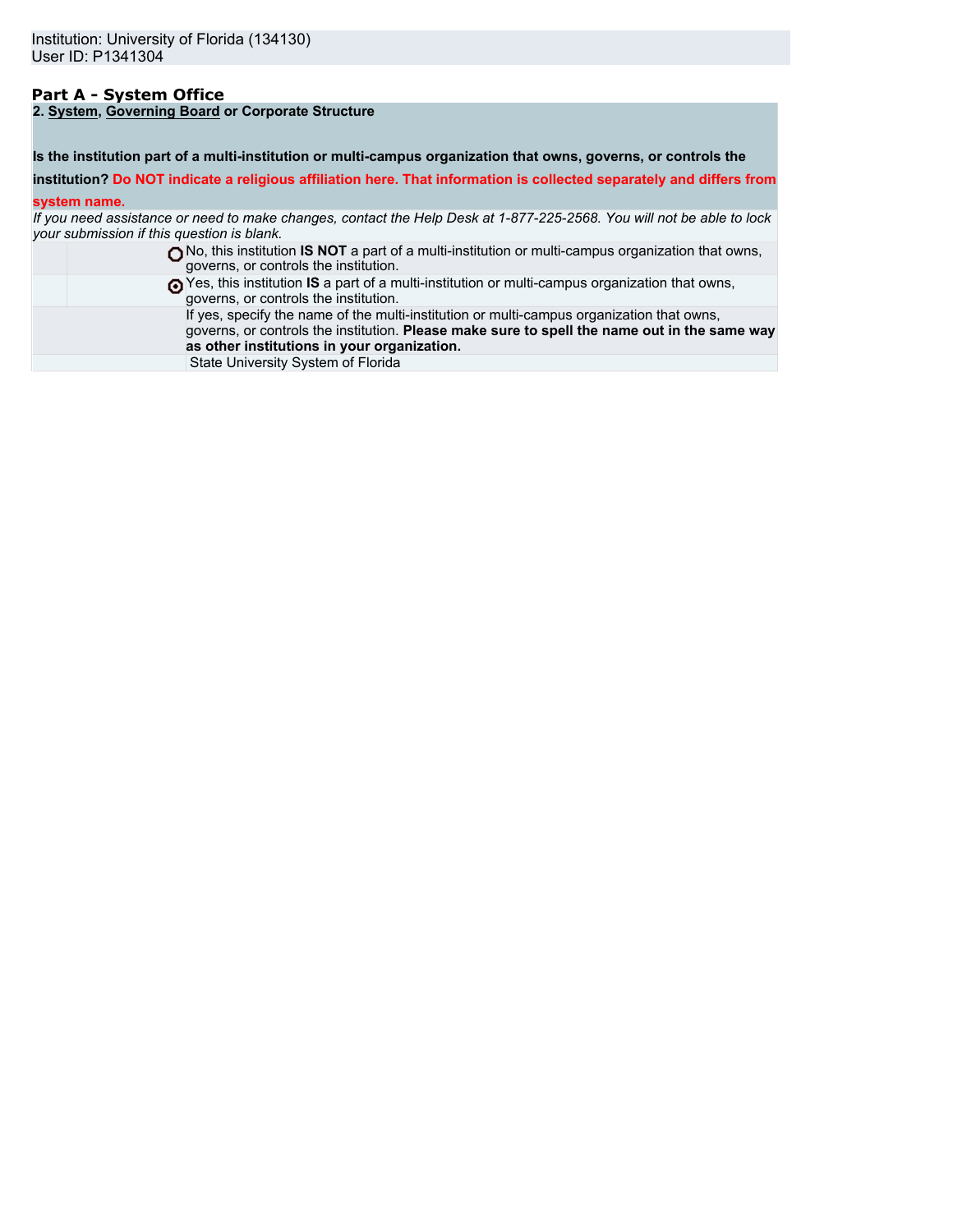# **Part B - Organization - Control and Levels**

| 1. What is your institutional control or affiliation? |
|-------------------------------------------------------|
|-------------------------------------------------------|

*Be sure to select the correct control for your institution. Errors on this question have an impact throughout the IPEDS surveys, in federal reporting, in net price groupings, and on your institutions appearance to students. If you reported incorrectly in a previous year, please contact the Help Desk at 877.225.2568 to correct the error.* Public - Select primary

| below | (a) <u>Fubild</u> - Scied primary<br>and or secondary controls          |                                   |            |  |
|-------|-------------------------------------------------------------------------|-----------------------------------|------------|--|
|       | Primary control                                                         | Secondary control (if applicable) |            |  |
| State |                                                                         | Select One                        |            |  |
|       | Private for-profit                                                      |                                   |            |  |
|       | O Private not-for-profit independent (no religious affiliation)         |                                   |            |  |
|       | Private not-for-profit religious affiliation - Select affiliation below |                                   |            |  |
|       |                                                                         |                                   | Select One |  |
|       |                                                                         |                                   |            |  |

## **2. What award levels are offered by your institution? [Check all that apply]**

When reporting award levels for sub baccalaureate certificates (levels 1, 2, and 4), **determine program length by the number of credit or contact hours**, NOT the academic year length in parentheses. The academic year length is meant only to provide context.

The 'Other' award level should not be used unless your program truly does not fit any of the other award levels. We expect very few institutions to fit the 'Other' category.

| <b>Award Level</b>              |                            |                                                                                                                                                                                                                                                                                                    |
|---------------------------------|----------------------------|----------------------------------------------------------------------------------------------------------------------------------------------------------------------------------------------------------------------------------------------------------------------------------------------------|
| <b>BELOW THE BACCALAUREATE:</b> |                            |                                                                                                                                                                                                                                                                                                    |
| 1                               |                            | Postsecondary award, certificate, or diploma of (less than one academic year)<br>- less than 900 contact or clock hours, or<br>- less than 30 semester or trimester credit hours, or<br>- less than 45 quarter credit hours                                                                        |
| $\overline{2}$                  | $\overline{\vee}$          | Postsecondary award, certificate, or diploma of (at least one but less than two academic<br>years)<br>- at least 900 but less than 1800 contact or clock hours, or<br>- at least 30 but less than 60 semester or trimester credit hours, or<br>- at least 45 but less than 90 quarter credit hours |
| 3                               | $\overline{\nabla}$        | Associate's degree                                                                                                                                                                                                                                                                                 |
| 4                               |                            | Postsecondary award, certificate, or diploma of (at least two but less than four academic<br>years)<br>- 1800 or more contact or clock hours, or<br>- 60 or more semester or trimester credit hours, or<br>- 90 or more quarter credit hours                                                       |
| <b>BACCALAUREATE AND ABOVE:</b> |                            |                                                                                                                                                                                                                                                                                                    |
| 5                               | ঢ়                         | Bachelor's degree or equivalent                                                                                                                                                                                                                                                                    |
| 6                               | ঢ়                         | Postbaccalaureate certificate                                                                                                                                                                                                                                                                      |
| 7                               | $\overline{\nabla}$        | Master's degree                                                                                                                                                                                                                                                                                    |
| 8                               | $\overline{\nabla}$        | Post-master's certificate                                                                                                                                                                                                                                                                          |
| 17                              | $\overline{\triangledown}$ | Doctor's degree - research/scholarship                                                                                                                                                                                                                                                             |
| 18                              |                            | Doctor's degree - professional practice                                                                                                                                                                                                                                                            |
| 19                              |                            | Doctor's degree - Other                                                                                                                                                                                                                                                                            |
| 12                              |                            | Other (specify in box below)                                                                                                                                                                                                                                                                       |
|                                 |                            | You may use the space below to provide context for the data you've reported above.                                                                                                                                                                                                                 |
|                                 |                            |                                                                                                                                                                                                                                                                                                    |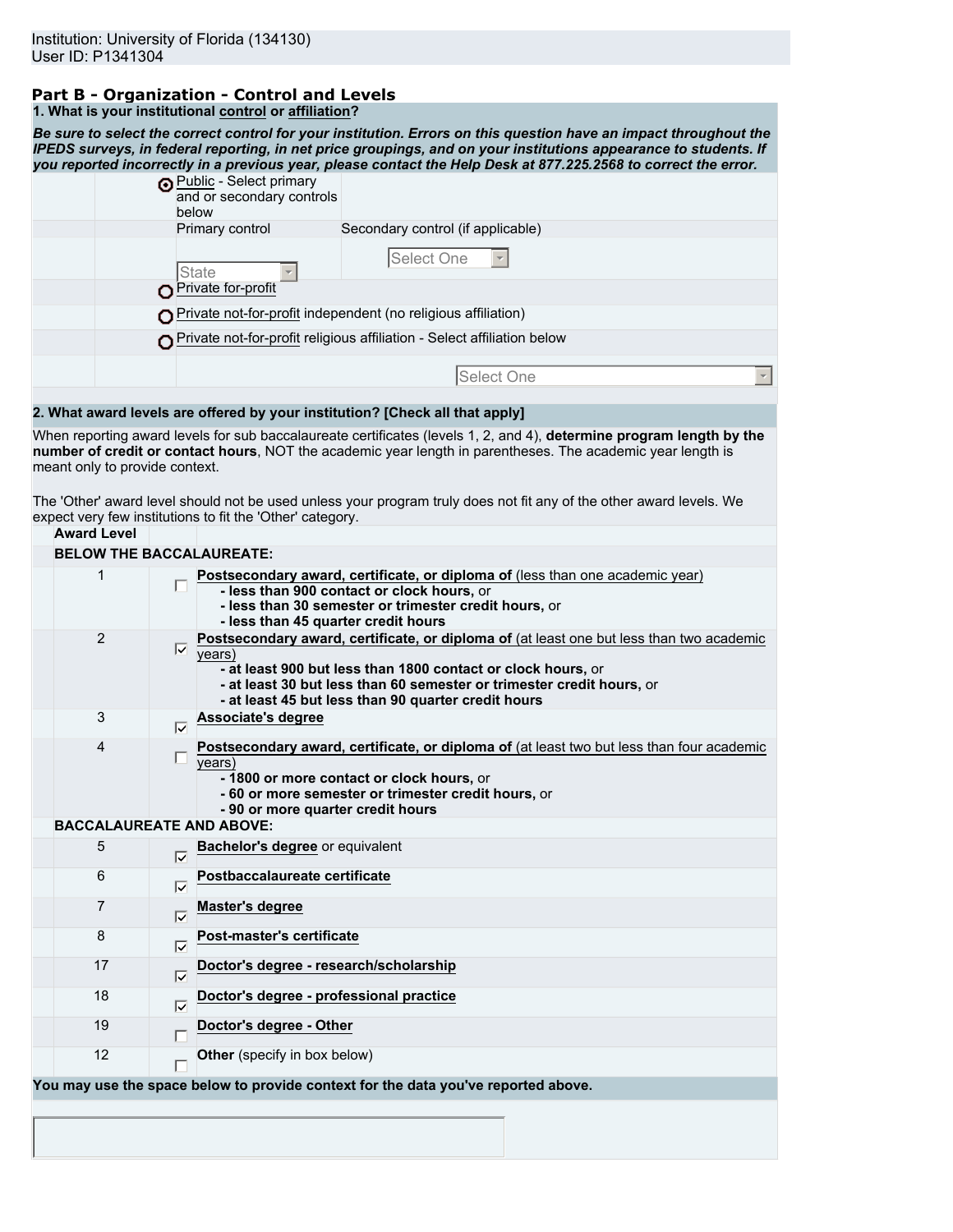### **Part B - Organization - Calendar System**

*Your response to the next question determines how your institution reports Institutional Characteristics student charges data in the fall, Student Financial Aid data in the spring, and Graduation Rates data in the spring. It also impacts the net price calculation in the Student Financial Aid survey.*

*If the calendar system differs from prior year or requires a change, please contact the Help Desk at 877.225.2568.* **3. What is the predominant calendar system at the institution? [Choose one]**

**Academic Year Reporting Method** (Standard academic terms)

*Selecting one of the following calendar types determines that your institution will provide Student Financial Aid and Graduation Rates data based on a FALL COHORT and student charges data for a full ACADEMIC YEAR.* **Semester** 

Quarter

∩Trimester

 $\bigcap$  4-1-4 or similar plan

**Program Reporting Method** (Other calendar system)

*Selecting one of the following calendar types determines that your institution will provide Graduation Rates data based on a FULL YEAR COHORT, Student Financial Aid data on the 3 month cohort from Fall Enrollment, and student charges data by PROGRAM.*

DDiffers by program

Continuous basis (every 2 weeks, monthly, or other period)

**Hybrid/Mixed Reporting Method** (Standard academic terms, other academic calendar)

*Selecting the hybrid calendar type determines that your institution will provide Graduation Rates data based on a FULL YEAR COHORT, Student Financial Aid data on the 3 month cohort from Fall Enrollment, and student charges data for a full ACADEMIC YEAR.*

Hybrid (Other academic calendar)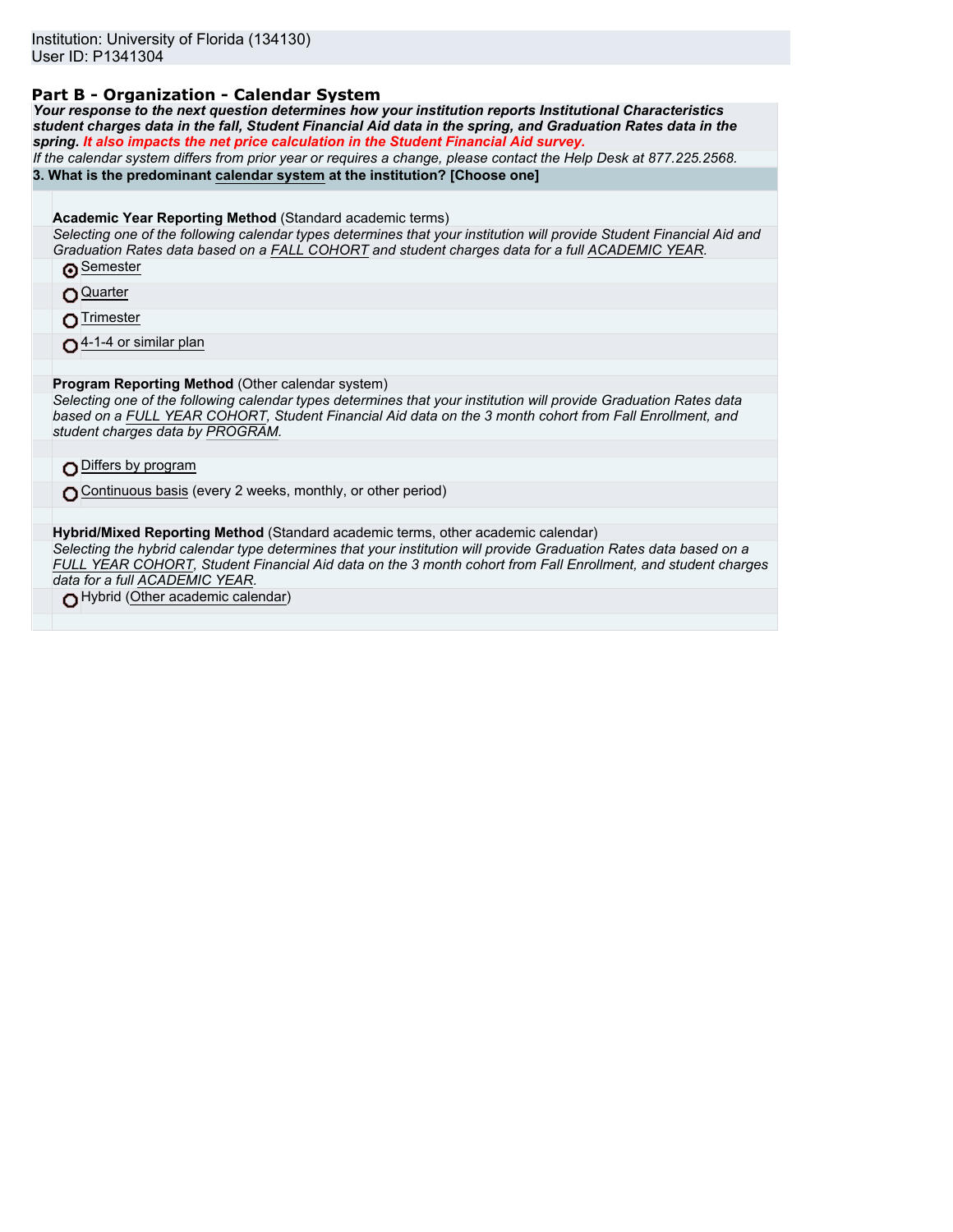## **Part B - Organization - Student Enrollment**

### **4. Does your institution enroll any of the following types of students?**

#### *Include all levels offered by your institution, even if there are no students currently enrolled at that level.*

*Responses to this question determine which screens will be generated for reporting academic year tuition charges, and for reporting Fall Enrollment during the spring collection. Additionally, checking Yes for full-time, first-time,*

*degree/certificate-seeking undergraduate students determines that your institution must report cost of attendance data (on the IC component) and Student Financial Aid data for these students.*

|                                                      | <b>Full-time</b> |    |   | <b>Part-time</b> |  |    |   |     |
|------------------------------------------------------|------------------|----|---|------------------|--|----|---|-----|
| Undergraduate (academic or occupational programs)    |                  | No | G | Yes              |  | No | C | Yes |
| First-time, degree/certificate-seeking undergraduate |                  | No |   | Yes              |  | No |   | Yes |
| Graduate (not including doctor's professional)       |                  | No |   | Yes              |  | No | C | Yes |

**5. Does your institution enroll students in doctor's - professional practice programs? Checking 'yes' for this question will allow your institution to report graduate level students in Fall Enrollment. If you select 'yes' to enrolling students in one of the listed programs, you will also report tuition for the appropriate program(s).**

|          | <b>No</b>                                                                                                                                                                                                                                                                               |
|----------|-----------------------------------------------------------------------------------------------------------------------------------------------------------------------------------------------------------------------------------------------------------------------------------------|
| $\sigma$ | Yes                                                                                                                                                                                                                                                                                     |
|          | Do you enroll students in one of the following?<br>Chiropractic (D.C. or D.C.M.), Dentistry (D.D.S. or D.M.D.), Medicine (M.D.), Optometry<br>(O.D.), Osteopathic Medicine (D.O.), Pharmacy (Pharm.D.), Podiatry (Pod.D., D.P., or<br>D.P.M.), Veterinary Medicine (D.V.M.), Law (J.D.) |
|          | No.                                                                                                                                                                                                                                                                                     |
|          | Yes<br>C                                                                                                                                                                                                                                                                                |

**6. For Fall 2006, did your institution have any full-time first-time degree/certificate-seeking students enrolled in**

#### **programs at the baccalaureate level or below?**

*If you answer Yes to this question, you will be required to provide Graduation Rates data for the 2006-07 cohort in the spring collection. If you answer No to this question, indicate the reason you are not required to report Graduation Rates for the cohort year requested.*

*If you reported any full-time, first-time degree/certificate-seeking undergraduates on the 2006-07 Enrollment survey, the data will be preloaded below.*

|   | No                                                                                  |
|---|-------------------------------------------------------------------------------------|
|   | This institution did not enroll full-time, first-<br>time (undergraduate) students. |
|   | This institution did not offer programs at or<br>below the baccalaureate level.     |
|   | This institution was not in operation in 2006-<br>07.                               |
| G | Yes                                                                                 |
|   |                                                                                     |

**Full-time, first-time degree/certificate-seeking students from 2006-07 Enrollment survey (GR Cohort) 6,641**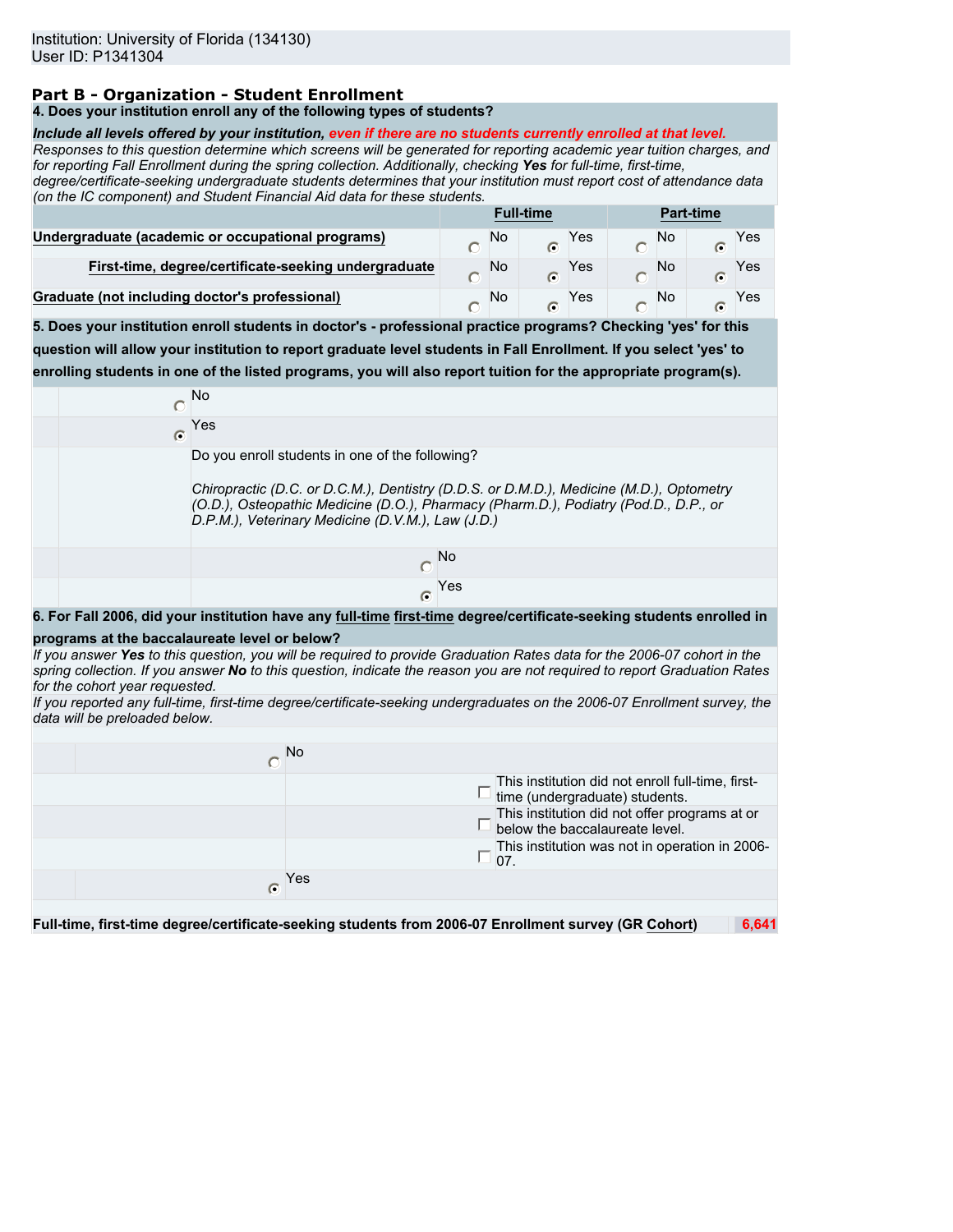## **Prepared by**

|                                        |                         |  | This survey component was prepared by: |       |  |       |  |         |
|----------------------------------------|-------------------------|--|----------------------------------------|-------|--|-------|--|---------|
| (SFA, HR, F) Contact<br>Keyholder<br>C |                         |  |                                        |       |  | Other |  |         |
| Name:                                  | Marie Zeglen            |  |                                        |       |  |       |  |         |
| Email:                                 | zeglenm@ufl.edu         |  |                                        |       |  |       |  |         |
|                                        |                         |  |                                        |       |  |       |  |         |
| prepare this survey<br>component?      | How long did it take to |  |                                        | hours |  | 30    |  | minutes |

The name of the preparer is being collected so that we can follow up with the appropriate person in the event that there are questions concerning the data. The Keyholder will be copied on all email correspondence to other preparers.

The time it took to prepare this component is being collected so that we can continue to improve our estimate of the reporting burden associated with IPEDS.

Thank you for your assistance.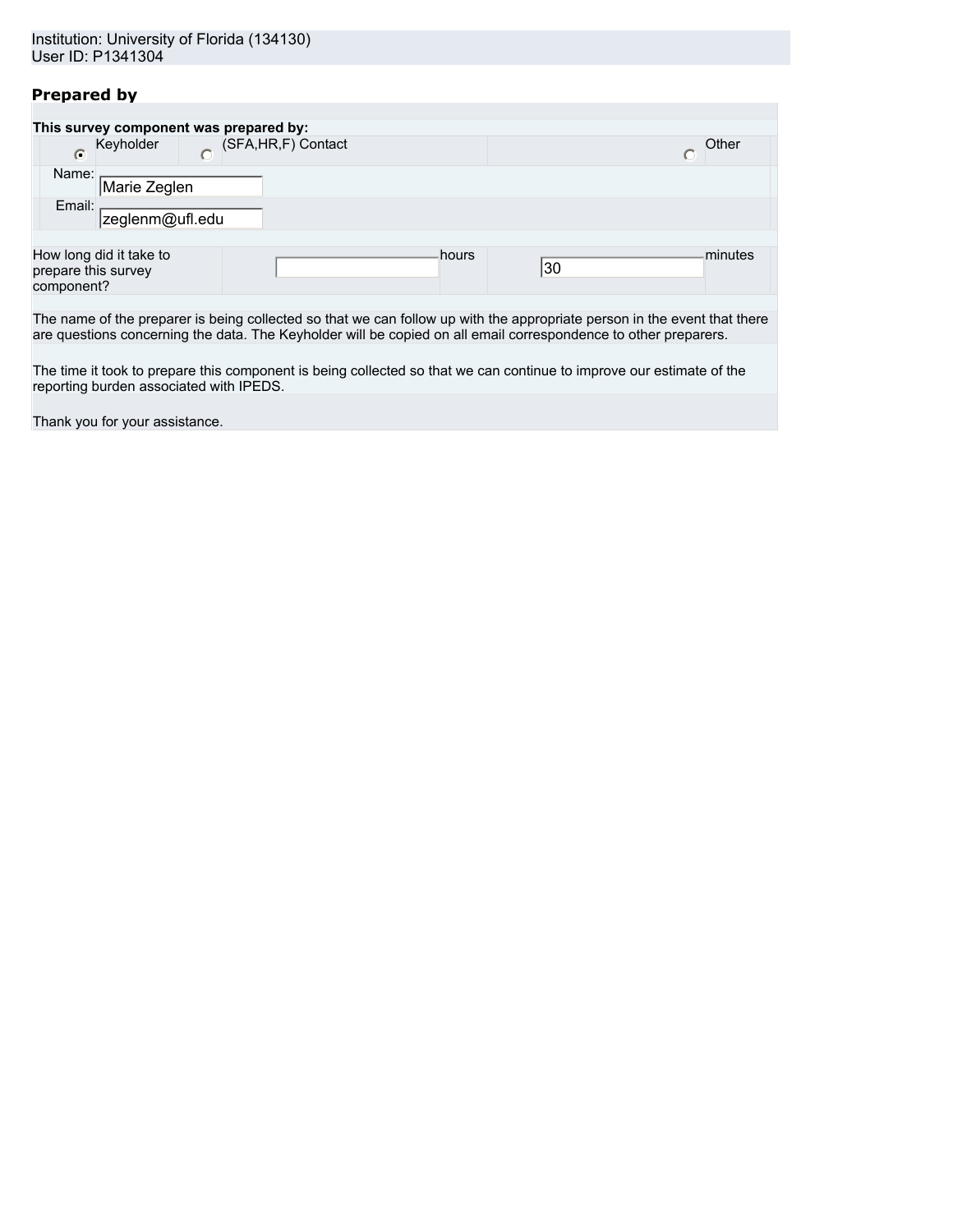### **Summary**

## **Institutional Characteristics Header Component Summary**

IPEDS collects important information regarding your institution. All data reported in IPEDS survey components become available in the IPEDS Data Center and appear as aggregated data in various Department of Education reports. Additionally, some of the reported data appears specifically for your institution through the College Navigator website and is included in your institution's Data Feedback Report (DFR). The purpose of this summary is to provide you an opportunity to view some of the data that, when accepted through the IPEDS quality control process, will appear on the College Navigator website and/or your DFR. College Navigator is updated approximately three months after the data collection period closes and Data Feedback Reports will be available through the ExPT and sent to your institution's CEO in November 2013.

Please review your data for accuracy. If you have questions about the data displayed below after reviewing the data reported on the survey screens, please contact the IPEDS Help Desk at: 1-877-225-2568.

|                              | <b>GENERAL INFORMATION</b>                                                                                                                                                                                                                                                                                                                                |  |  |  |  |
|------------------------------|-----------------------------------------------------------------------------------------------------------------------------------------------------------------------------------------------------------------------------------------------------------------------------------------------------------------------------------------------------------|--|--|--|--|
| <b>Educational Offerings</b> | Academic                                                                                                                                                                                                                                                                                                                                                  |  |  |  |  |
| Control                      | Public<br>Primary Control: State<br>Secondary Control: N/A                                                                                                                                                                                                                                                                                                |  |  |  |  |
| <b>Award Levels Offered</b>  | At least one, but Less than two academic years<br>Associate's degree<br>Bachelor's degree<br>Postbaccalaureate certificate<br>Master's degree<br>Post-master's certificate<br>Doctor's degree - research/scholarship<br>Doctor's degree - professional practice                                                                                           |  |  |  |  |
| Reporter Type                | Academic                                                                                                                                                                                                                                                                                                                                                  |  |  |  |  |
| Calendar System              | Semester                                                                                                                                                                                                                                                                                                                                                  |  |  |  |  |
| Levels of Enrollment Offered | Full-time Undergraduate<br>Full-time First-time, degree/certificate-seeking Undergraduate<br>Full-time Graduate(not including doctor's professional)<br>Part-time Undergraduate<br>Part-time First-time, degree/certificate-seeking Undergraduate<br>Part-time Graduate(not including doctor's professional)<br>Doctor's - Professional Practice Programs |  |  |  |  |
| System                       | State University System of Florida                                                                                                                                                                                                                                                                                                                        |  |  |  |  |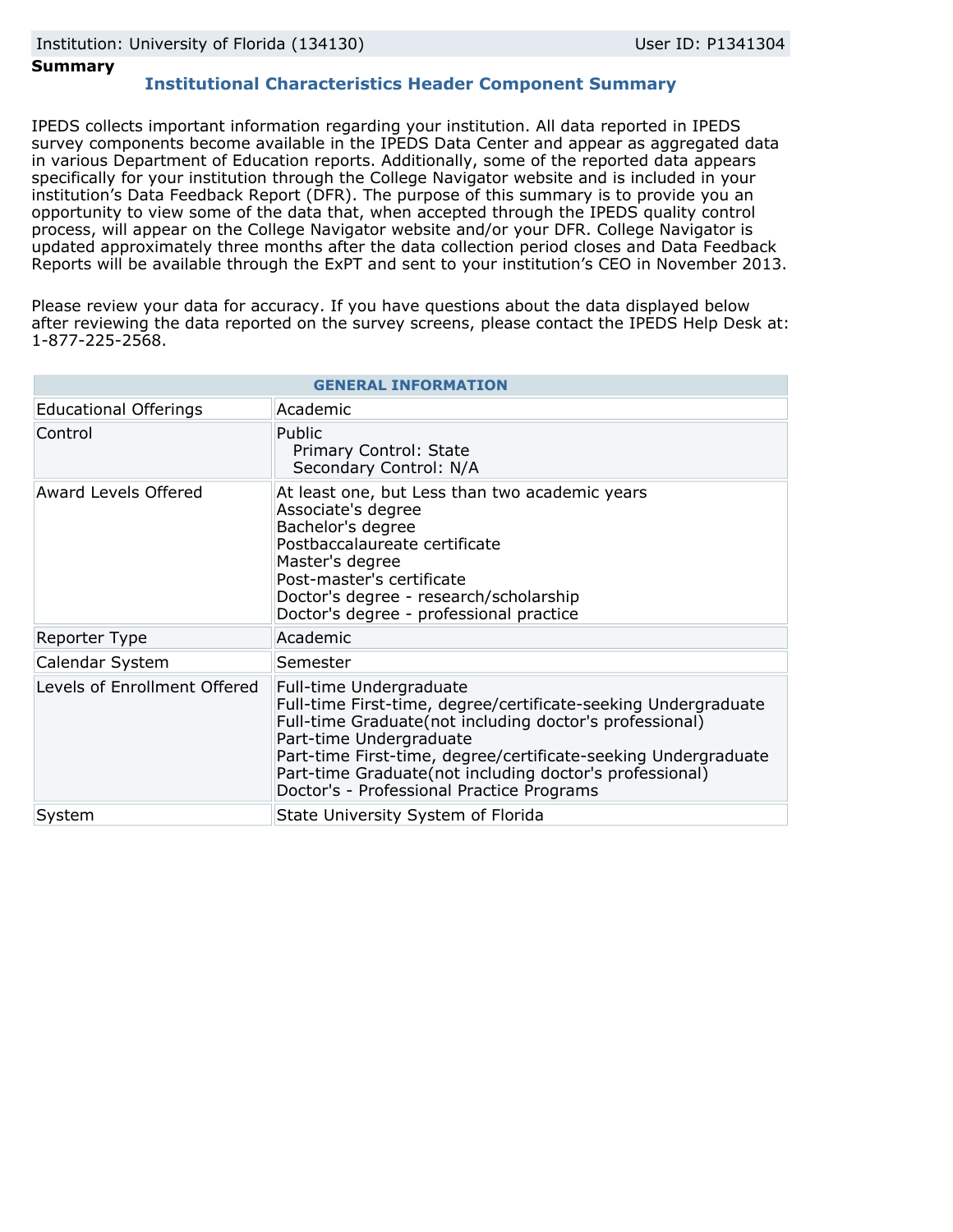Edit Report

## **IC Header**

**University of Florida (134130)**

**There are no errors for the selected survey and institution.**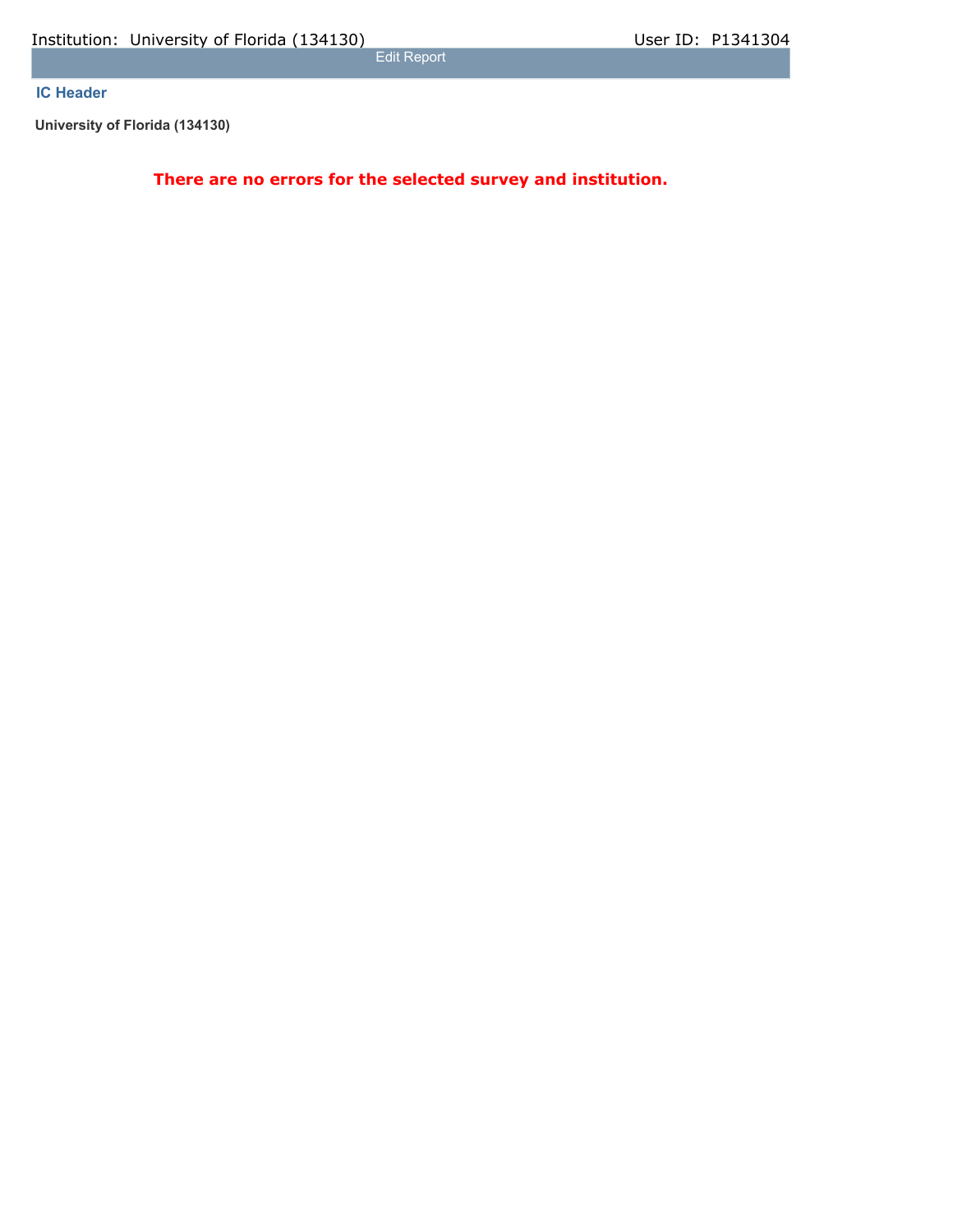### Institution: University of Florida (134130) User ID: P1341304

### **Overview**

#### **Institutional Characteristics Overview**

Welcome to the Institutional Characteristics (IC) component. This component collects important information about your institution's mission, admissions, student services, and student charges.

Much of the data reported on IC appear on College Navigator, a college search service for students. **Please report data correctly, as College Navigator is only updated one time after IC data have been reviewed, so errors may stay on the website for a full year.**

Additionally, the cost of attendance data are used to calculate the net price of attendance in the Student Financial Aid component. This has important implications for what students see about your institution, and also for the College Affordability and Transparency lists.

Remember, **it is the responsibility of the keyholder to provide NCES with accurate data about the institution**. Please never hesitate to call the IPEDS Help Desk and ask for help to make sure that you are reporting correctly! **Changes to This Year's Institutional Characteristics Component:**

- There is a new question that asks at what levels your institution offers distance education: undergraduate, graduate, or no distance education offered. Please carefully review the definition of distance education before responding.
- **!!** Cost of attendance data will only be collected for the current year. Any changes to prior year data need to be made in the prior year revision system. Starting next year, only one year of data will be able to be revised in prior year systems.

Reviews of the IC survey data indicate a number of places where many people make errors. Please review the common errors listed below to ensure your institution does not make any reporting errors which may affect your institution's appearance to students and others.

- **Do not try to outsmart fatal errors.** In some cases, this provides false information to students or may cause an institution to appear on the College Affordability and Transparency lists. Fatal errors are there for a reason - contact the Help Desk at 877.225.2568 and they will happily help you to figure out what you are doing incorrectly, or provide an override if necessary. **&nbsp&nbsp&nbsp&nbsp&nbsp**
- **•** Admissions data are for first-time students only. *&nbsp&nbsp&nbsp&nbsp&nbsp*
- **Many institutions are open admission but indicate that they are not.** If your institution only requires a GED or other high school equivalent and/or an ability to benefit test, and admits almost all students that apply, your institution is open admission.
- **If your institution makes ANY (even one) exceptions to an on-campus housing requirement, you should not indicate that you require students to live on campus.** This leads to inconsistent and problematic reporting on the Student Financial Aid survey.
- **Academic year reporters need to report tuition, fees, and living expenses** *for the entire academic year for which they are reporting***.** In order to be consistent with other institutions in IPEDS, please use the IPEDS definition of an academic year.

To download survey materials package for this component: [Survey Materials](https://surveys.nces.ed.gov/ipeds/VisIndex.aspx)

To see last year's data submission for this component: [Reported Data](https://surveys.nces.ed.gov/IPEDS/PriorYearDataRedirect.aspx?survey_id=11)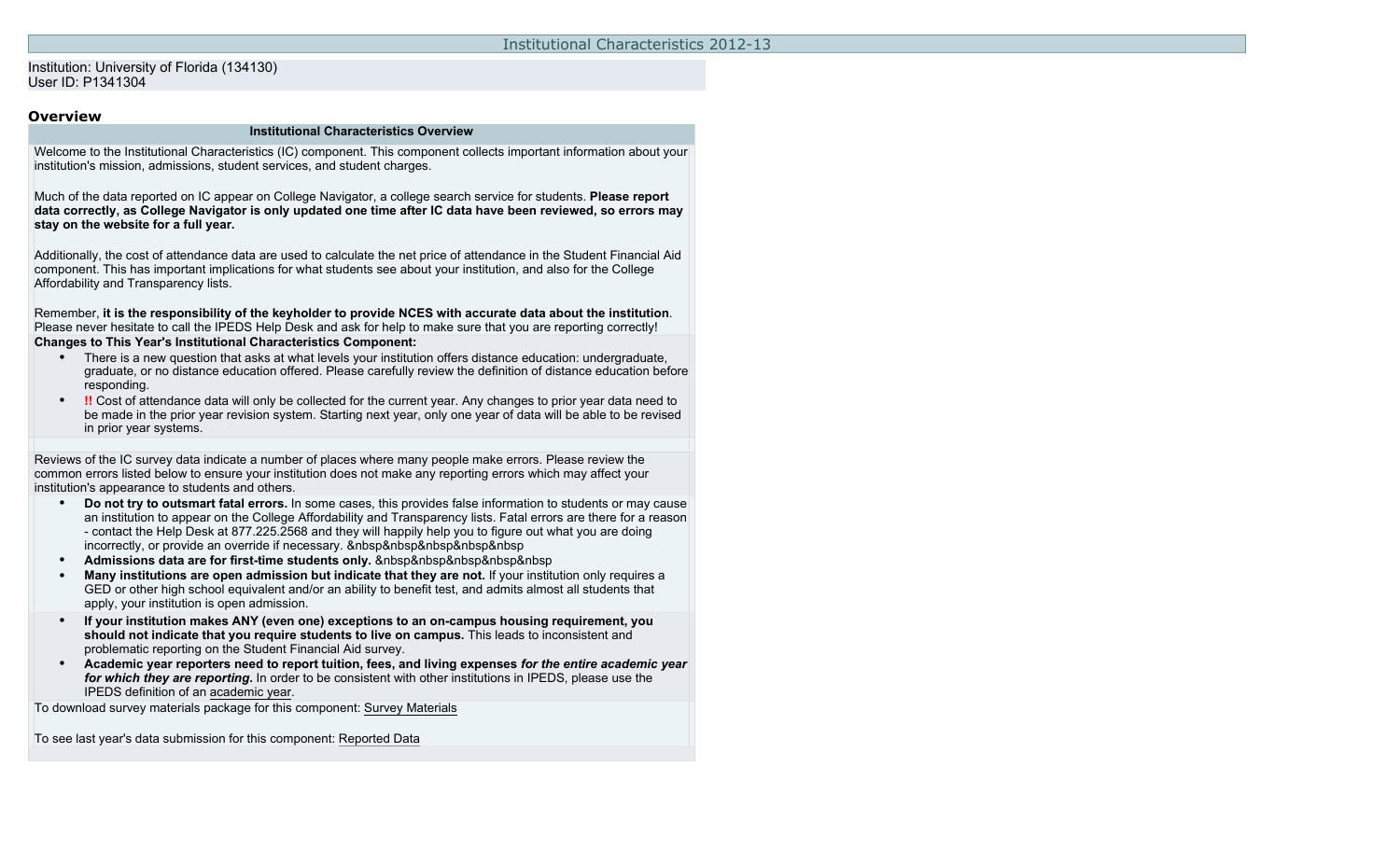# **Part A - Mission Statement**

|                              | 1. Provide the institution's mission statement or a web address (URL) where the mission statement can be        |  |  |  |  |  |  |  |
|------------------------------|-----------------------------------------------------------------------------------------------------------------|--|--|--|--|--|--|--|
| public on College Navigator. | found. Typed statements are limited to 2,000 characters or less. The mission statement will be available to the |  |  |  |  |  |  |  |
|                              |                                                                                                                 |  |  |  |  |  |  |  |
| Mission Statement URL:       | https://catalog.ufl.edu/                                                                                        |  |  |  |  |  |  |  |
|                              | Please begin URL with "http://" or "https://"                                                                   |  |  |  |  |  |  |  |
| <b>Mission Statement</b>     |                                                                                                                 |  |  |  |  |  |  |  |
|                              |                                                                                                                 |  |  |  |  |  |  |  |
|                              | 2. Are all the programs at your institution offered completely via distance education?                          |  |  |  |  |  |  |  |
| Yes<br>C                     |                                                                                                                 |  |  |  |  |  |  |  |
| No.<br>G                     |                                                                                                                 |  |  |  |  |  |  |  |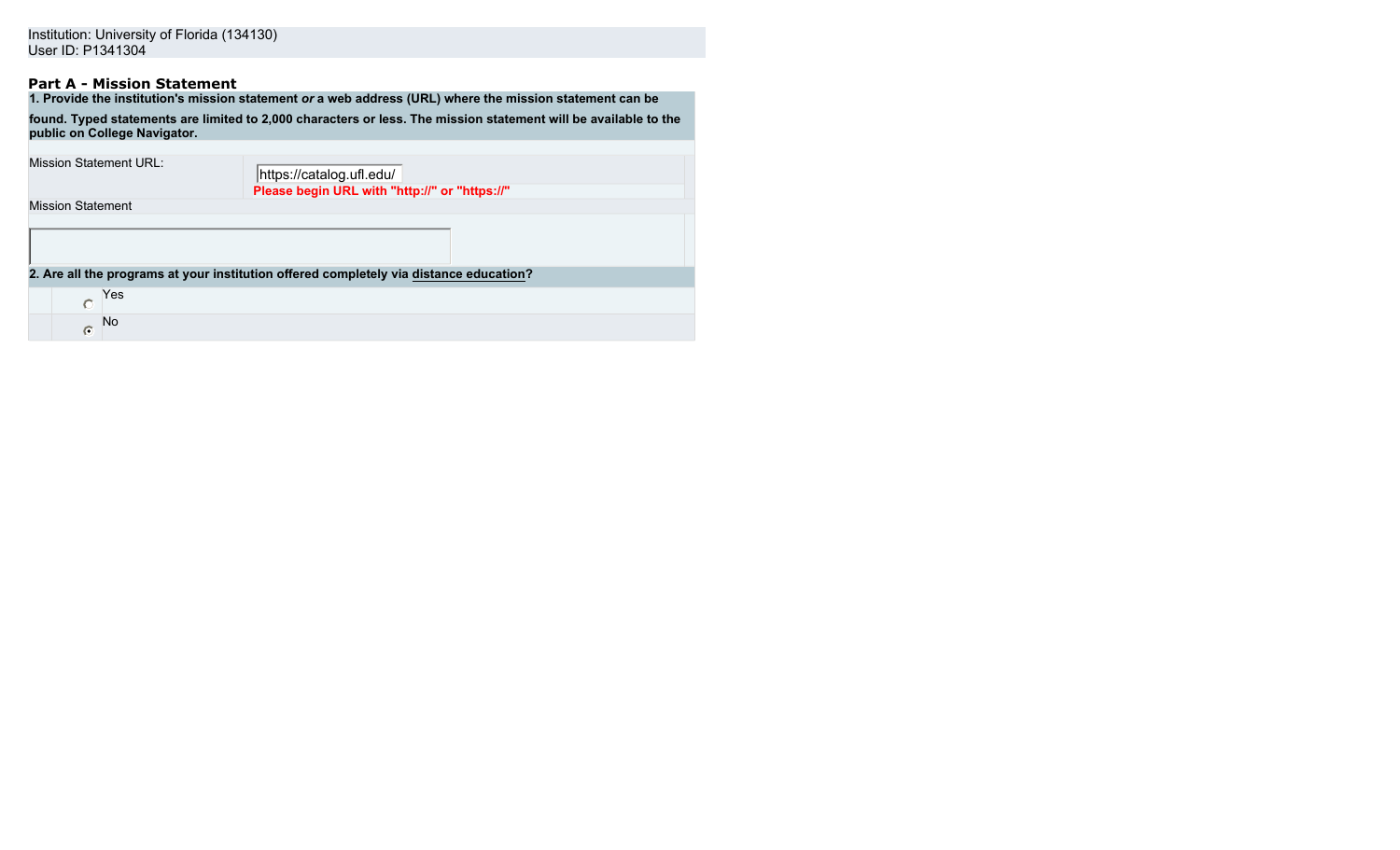## **Part B - Admissions and Estimated Enrollment**

## **1. Does your institution have an open admission policy for all or most entering first-time degree/certificate-**

### **seeking undergraduate-level students?**

If the only requirement for admission is a high school diploma or GED/other equivalent, your institution is still considered open admission. Institutions that require only an Ability to Benefit or similar test beyond the diploma/equivalent, and only reject a very small number of students based on the test, are also considered open admission.

If your institution does not have an open admission policy, you will be expected to answer additional questions (B2, B3, and B4) regarding your admissions procedures and admissions yield.

C Yes No  $\bullet$ 

**<sup>4</sup>** You may use the space below to provide context for the data you've reported above. These context notes

**will be posted on the College Navigator website, and should be written to be understood by students and parents.**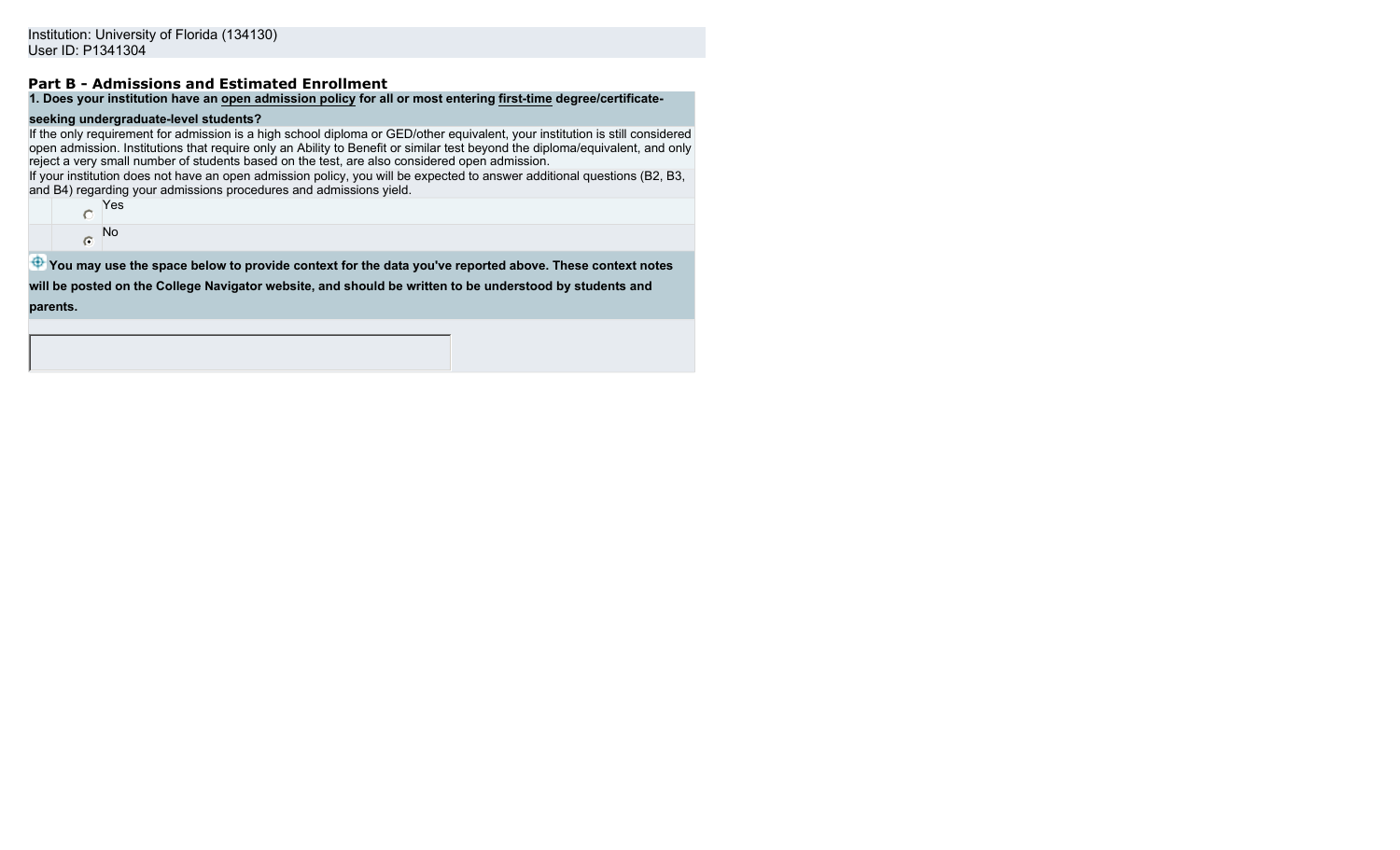#### **Part B - Admission Requirements and Services - Admission Considerations 2. Please select the option that best describes how your institution uses any of the following data in its**

**undergraduate selection process.**

| <b>Admission Considerations</b>                                                                                                                                                                                                                                         |            |           | Required Recommended Neither Required<br>nor Recommended | Don't<br>Know |
|-------------------------------------------------------------------------------------------------------------------------------------------------------------------------------------------------------------------------------------------------------------------------|------------|-----------|----------------------------------------------------------|---------------|
| Secondary school GPA                                                                                                                                                                                                                                                    | $\bigcap$  | O         |                                                          | $\bigcap$     |
| Secondary school rank                                                                                                                                                                                                                                                   | $\bigcap$  | $\subset$ | $\circ$                                                  | $\circ$       |
| Secondary school record                                                                                                                                                                                                                                                 | $\bigcap$  | $\bigcap$ | $\bigcap$                                                | $\bigcap$     |
| Completion of college-preparatory program                                                                                                                                                                                                                               | $\bigcirc$ | $\bigcap$ | $\circ$                                                  | $\circ$       |
| Recommendations                                                                                                                                                                                                                                                         | $\bigcap$  |           | $\bullet$                                                | $\bigcap$     |
| Formal demonstration of competencies (e.g., portfolios,<br>certificates of mastery, assessment instruments)                                                                                                                                                             | $\circ$    | $\circ$   | $\sigma$                                                 | $\circ$       |
| Admission test scores                                                                                                                                                                                                                                                   |            |           |                                                          |               |
| SAT / ACT                                                                                                                                                                                                                                                               | $\bigcirc$ | $\bigcap$ | $\Box$                                                   | $\bigcirc$    |
| Other Test (ABT, Wonderlic, WISC-III, etc.)<br>Note: If this is the only requirement other than a diploma or<br>equivalent, and few students are not admitted due to this test,<br>please return to question 1 and indicate that your institution is<br>open admission. | $\bigcap$  | O         | $\epsilon$                                               | $\bigcap$     |
| TOEFL (Test of English as a Foreign Language)                                                                                                                                                                                                                           |            |           | $\Box$                                                   |               |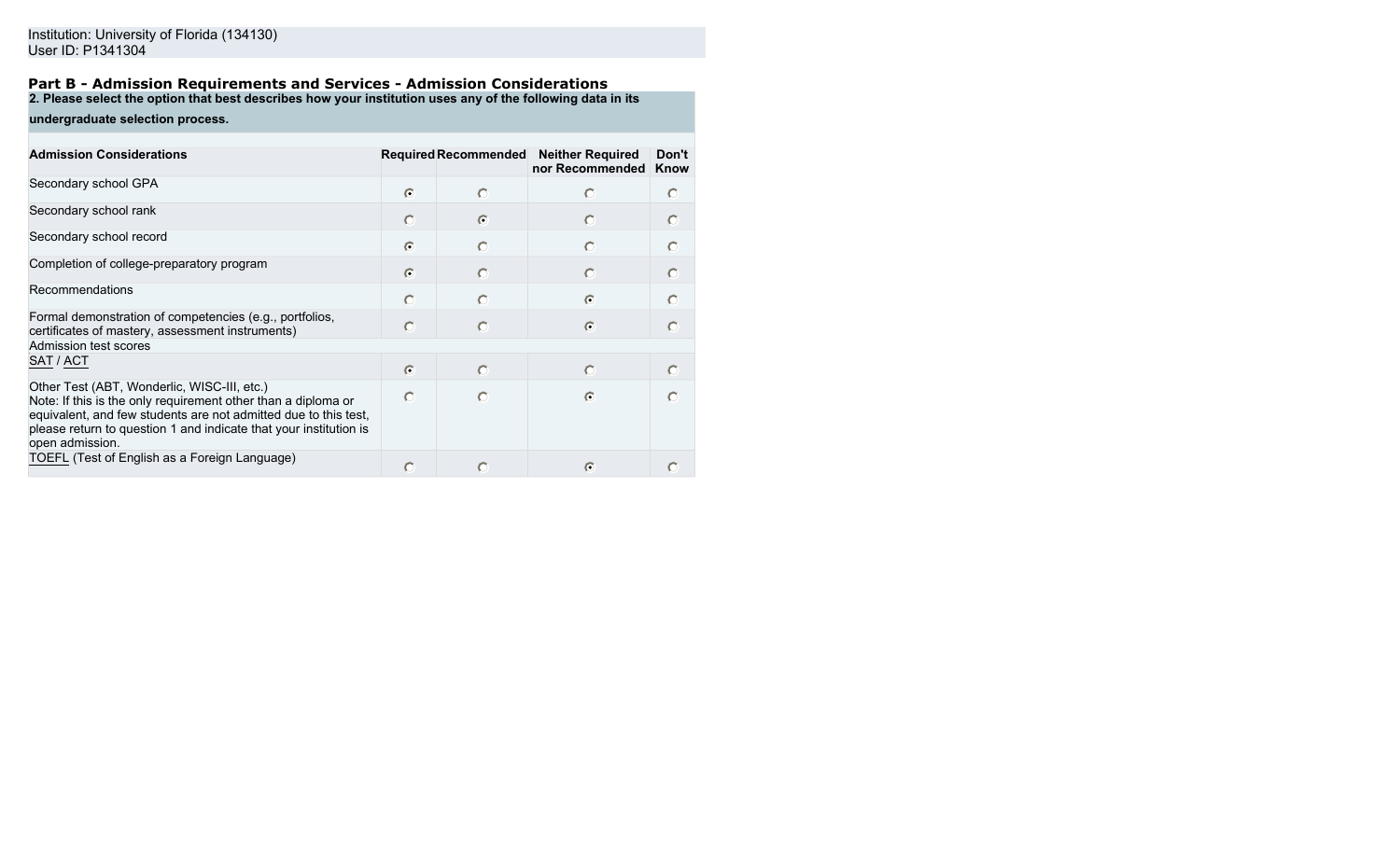#### **Part B - Admission Requirements and Services - Selection Process 3. Provide the number of first-time, degree/certificate-seeking undergraduate students who applied, who were**

**admitted, and who enrolled (either full- or part-time) at your institution for the most recent Fall period available. Include early decision, early action, and students who began studies during the summer prior to the selected fall reporting period.**

Remember that this question is only applicable to first-time students, do not include other students in these totals.

Only report students at levels that you indicated were offered in the IC Header. If you made an error in the IC Header, please call the IPEDS Help Desk and correct your error.

| <b>Select reporting</b><br>period:                           | <b>Fall 2011</b> | <b>Fall 2012</b><br>$\bigcirc$ |              |
|--------------------------------------------------------------|------------------|--------------------------------|--------------|
|                                                              | Men              | Women                          | <b>Total</b> |
| Number of applicants                                         | 11,828           | 15,591                         | 27,419       |
| Number of admissions                                         | 4,959            | 7,133                          | 12,092       |
| Number (of admitted)<br>that enrolled full-time              | 2,613            | 3,623                          | 6,236        |
| Number (of admitted)<br>that enrolled part-time              | 26               | 33                             | 59           |
| Total enrolled full-time<br>and part-time                    | 2,639            | 3,656                          | 6,295        |
| Percent of admissions<br>enrolled full-time and<br>part-time | 53               | 51                             | 52           |

**4. If test scores are required for admission for first-time, degree/certificate-seeking undergraduate students,**

**provide the number and percentage of** *enrolled* **students submitting SAT and/or ACT scores, as well as the 25th**

**and 75th percentile scores for each test. Provide writing test scores** *only* **if used for admission. Provide data for the most recent group of** *enrolled* **students for whom data are available. Include new students admitted the summer prior to the selected fall reporting period.**

| <b>DO NOT convert test scores</b> (e.g., do not convert an SAT score to an ACT scale, etc.). If you have numbers for both |                                                             |   |                  |                        |                                    |  |
|---------------------------------------------------------------------------------------------------------------------------|-------------------------------------------------------------|---|------------------|------------------------|------------------------------------|--|
|                                                                                                                           | SAT and ACT scores, provide the percentiles for both tests. |   |                  |                        |                                    |  |
| <b>Select reporting</b><br>period                                                                                         | <b>Fall 2011</b>                                            | C | <b>Fall 2012</b> | $\bigcap$              | <b>Test scores NOT</b><br>required |  |
| Number of enrolled students that submitted SAT scores                                                                     |                                                             |   |                  |                        |                                    |  |
| Percent of enrolled students that submitted SAT scores                                                                    |                                                             |   |                  |                        | 68                                 |  |
| Number of enrolled students that submitted ACT scores<br> 1,931                                                           |                                                             |   |                  |                        |                                    |  |
| Percent of enrolled students that submitted ACT scores<br>31                                                              |                                                             |   |                  |                        |                                    |  |
|                                                                                                                           |                                                             |   |                  |                        |                                    |  |
|                                                                                                                           | 25th Percentile                                             |   |                  | <b>75th Percentile</b> |                                    |  |
| <b>SAT Critical Reading</b>                                                                                               | 580                                                         |   |                  | 670                    |                                    |  |
| <b>SAT Math</b>                                                                                                           |                                                             |   |                  |                        |                                    |  |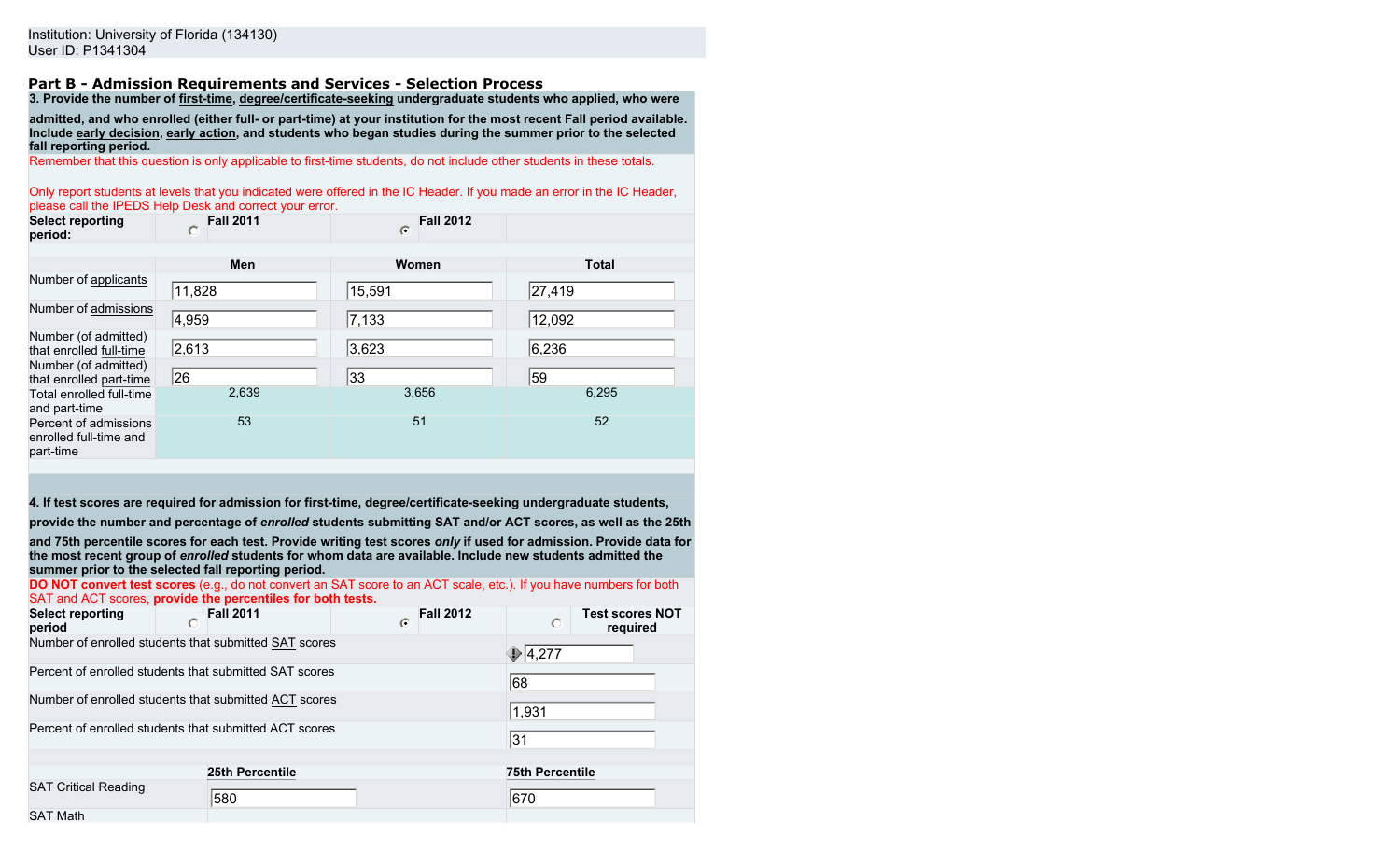|                      | 590 | 690 |
|----------------------|-----|-----|
| <b>SAT Writing</b>   | 570 | 670 |
| <b>ACT Composite</b> | 26  | 31  |
| <b>ACT English</b>   | 25  | 31  |
| <b>ACT Math</b>      | 25  | 31  |
| <b>ACT Writing</b>   | 8   | 19  |

**<sup>4</sup>** You may use the space below to provide context for the data you've reported above. These context notes **will be posted on the College Navigator website, and should be written to be understood by students and parents.**

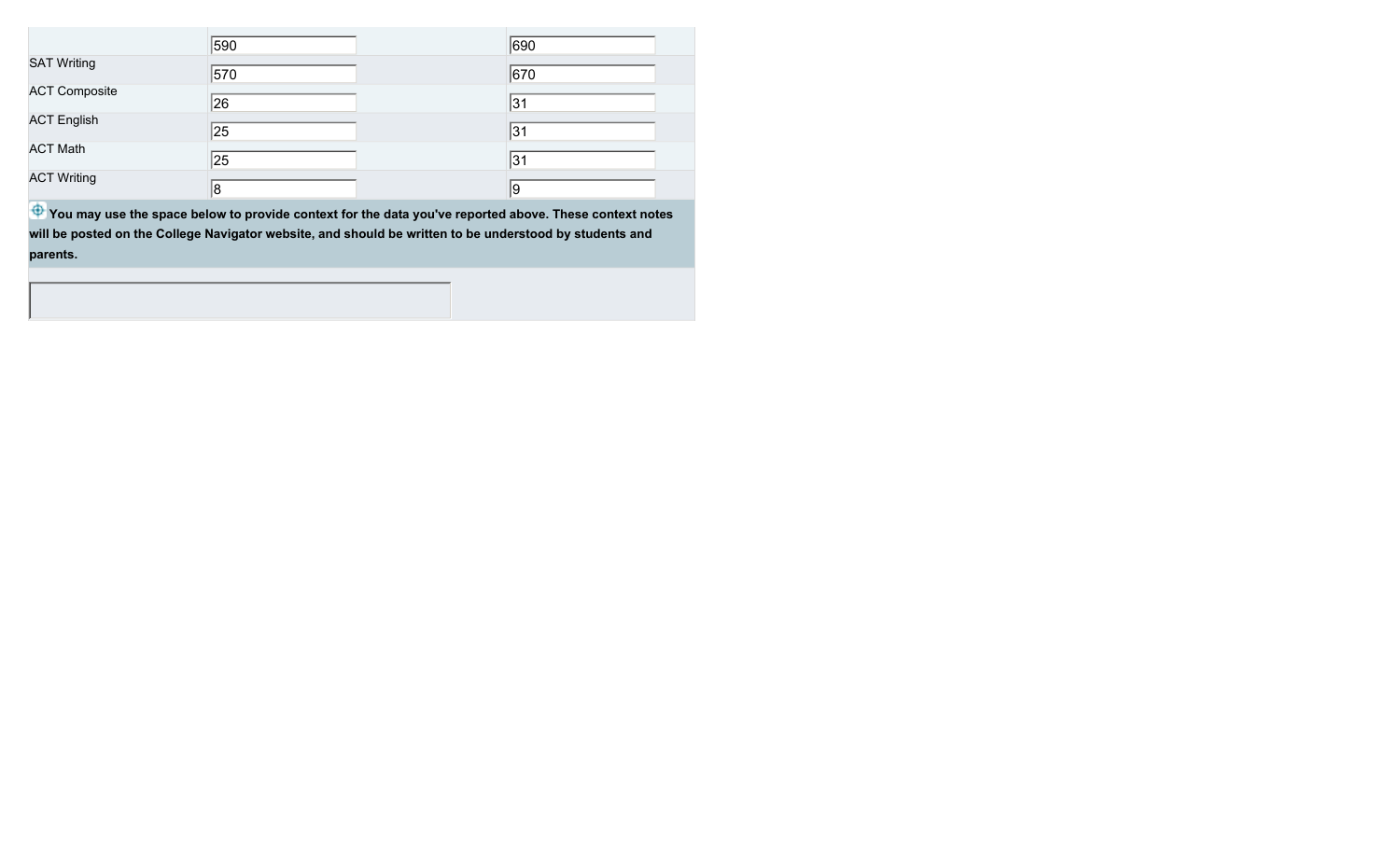## **Part B - Estimated Fall Enrollment**

#### **Estimated 2012 Fall Enrollment**

*Provide an early estimate of the institution's fall enrollment for all levels offered. Levels should match those indicated 'Yes' in the IC Header survey. If you made an error in the IC Header survey, please contact the Help Desk.*

#### *These data will NOT appear in College Navigator, but will be made available via the IPEDS Data Center.*

Estimates should be based on the definitions used in the IPEDS Fall Enrollment component submitted during the spring collection (for academic institutions report an estimate of the students that are/will be enrolled as of October 15, 2012; for program reporter institutions report an estimate of students enrolled in your institution at any time between August 1 and October 31, 2012). Prior year (PY) Fall Enrollment counts are provided for reference.

|                                     | <b>O</b> Full-time | <b>FT PY</b><br>Enroll-<br>ment | <b>O</b> Part-time | <b>PT PY</b><br>Enroll-<br>ment | Total        |
|-------------------------------------|--------------------|---------------------------------|--------------------|---------------------------------|--------------|
| Undergraduate (academic or          |                    | 30,343                          |                    |                                 | 2,255 32,776 |
| occupational programs)              | 30,241             |                                 | 2,535              |                                 |              |
| Of undergraduates, those who        |                    | 6,409                           |                    | 20                              | 6,289        |
| are first-time, degree/certificate- | 6,272              |                                 | 17                 |                                 |              |
| seeking students                    |                    |                                 |                    |                                 |              |
| <b>Graduate</b>                     |                    | 12,606                          |                    |                                 | 4,385 17,137 |
|                                     | 12,624             |                                 | 4,513              |                                 |              |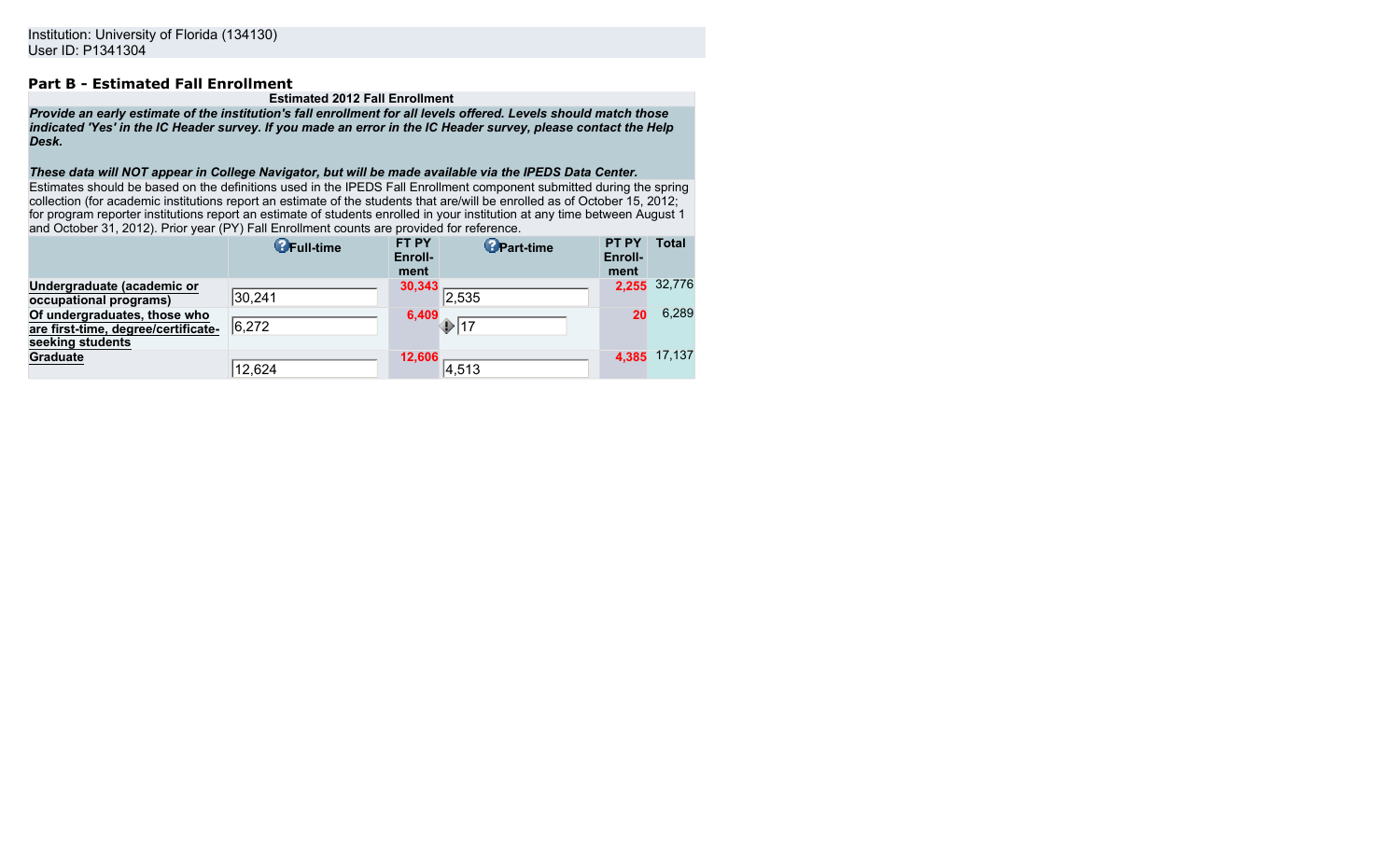### Institution: University of Florida (134130) User ID: P1341304

#### **Part C - Student Services - Special Learning Opportunities 1. Does your institution accept any of the following? [Check all that apply]**

| ⊽ | Dual credit (college credit earned while in high school) |
|---|----------------------------------------------------------|
|   | Credit for life experiences                              |
| ⊽ | Advanced placement (AP) credits                          |
|   | None of the above                                        |
|   |                                                          |

**2. What types of special learning opportunities are offered by your institution? [Check all that apply]**

 $\nabla$  ROTC  $\nabla$  Army  $\nabla$  Navy  $\nabla$  Air Force Study abroad  $\overline{\nabla}$ Weekend/evening college  $\overline{\nabla}$ Teacher certification (for the elementary, middle school/junior high, or secondary level)  $\overline{\nabla}$ Do **not** include certifications to teach at the postsecondary level. Students can complete their preparation in certain areas of specialization  $\overline{\nabla}$ Students must complete their preparation at another institution for certain areas of specialization This institution is approved by the state for the initial certification or licensure of teachers  $\overline{\nabla}$ None of the above **3. If your institution grants a bachelor's degree or higher but does not offer a full 4-year program of study at the undergraduate level, how many years of completed college-level work are required for entrance?** Number of years Select One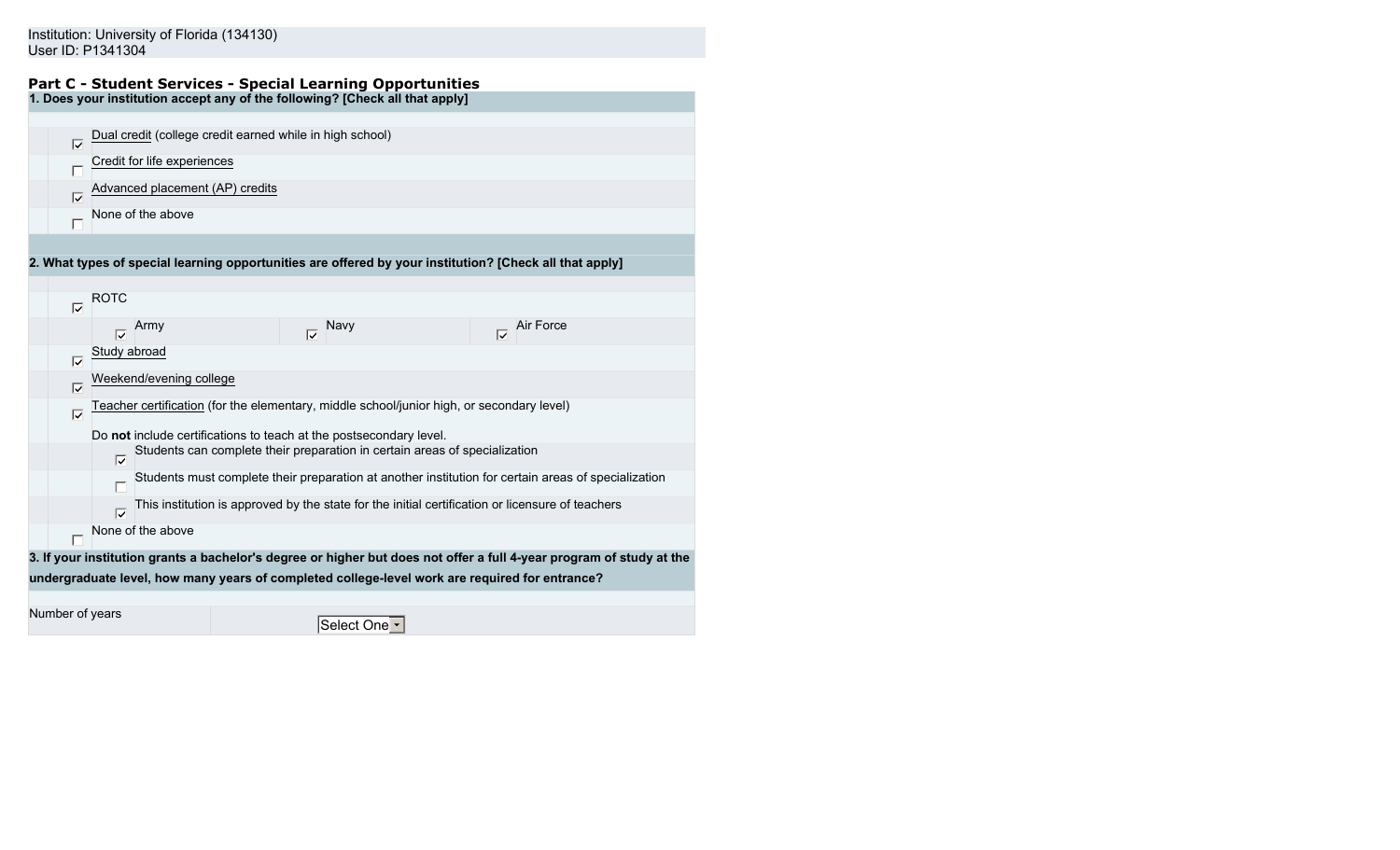### **Part C - Student Services - Distance Opportunities**

**4. Which of the following selected student services are offered by your institution? [Check all that apply]**

| Ⅳ                   | Remedial services                                                                                             |
|---------------------|---------------------------------------------------------------------------------------------------------------|
| lv                  | Academic/career counseling services                                                                           |
| $\overline{\nabla}$ | Employment services for current students                                                                      |
| lv                  | Placement services for program completers                                                                     |
| $\overline{\vee}$   | On-campus day care for children of students                                                                   |
|                     | None of the above                                                                                             |
|                     |                                                                                                               |
|                     | 5. Does your institution have its own library or are you financially supporting a shared library with another |
|                     | postsecondary education institution?                                                                          |
|                     |                                                                                                               |

| $\bullet$ | Have our own library |                                                                                  |                                                                                                            |
|-----------|----------------------|----------------------------------------------------------------------------------|------------------------------------------------------------------------------------------------------------|
| $\circ$   |                      | Do not have our own library but contribute financial support to a shared library |                                                                                                            |
| $\bigcap$ | Neither of the above |                                                                                  |                                                                                                            |
|           |                      |                                                                                  | 6. Indicate whether or not any of the following alternative tuition plans are offered by your institution. |
|           |                      |                                                                                  |                                                                                                            |
|           |                      | <b>No</b>                                                                        |                                                                                                            |
|           | $\subset$            | Yes                                                                              |                                                                                                            |
|           |                      |                                                                                  | Tuition guarantee                                                                                          |
|           |                      | ঢ়                                                                               | Prepaid tuition plan                                                                                       |
|           |                      |                                                                                  | Tuition payment plan                                                                                       |
|           |                      |                                                                                  | Other (specify in box below)                                                                               |
|           |                      |                                                                                  | Plassa indicato at what loval(s) your institution offers distance education opportunities (courses and/o   |

tution offers <u>distance education</u> **programs).**

|   | Undergraduate                                                   |
|---|-----------------------------------------------------------------|
| ⊮ | Graduate                                                        |
|   | The institution does not offer distance education opportunities |
|   |                                                                 |

 $\bigoplus$  **You may use the space below to provide context for the data you've reported above. These context notes will be posted on the College Navigator website, and should be written to be understood by students and parents.**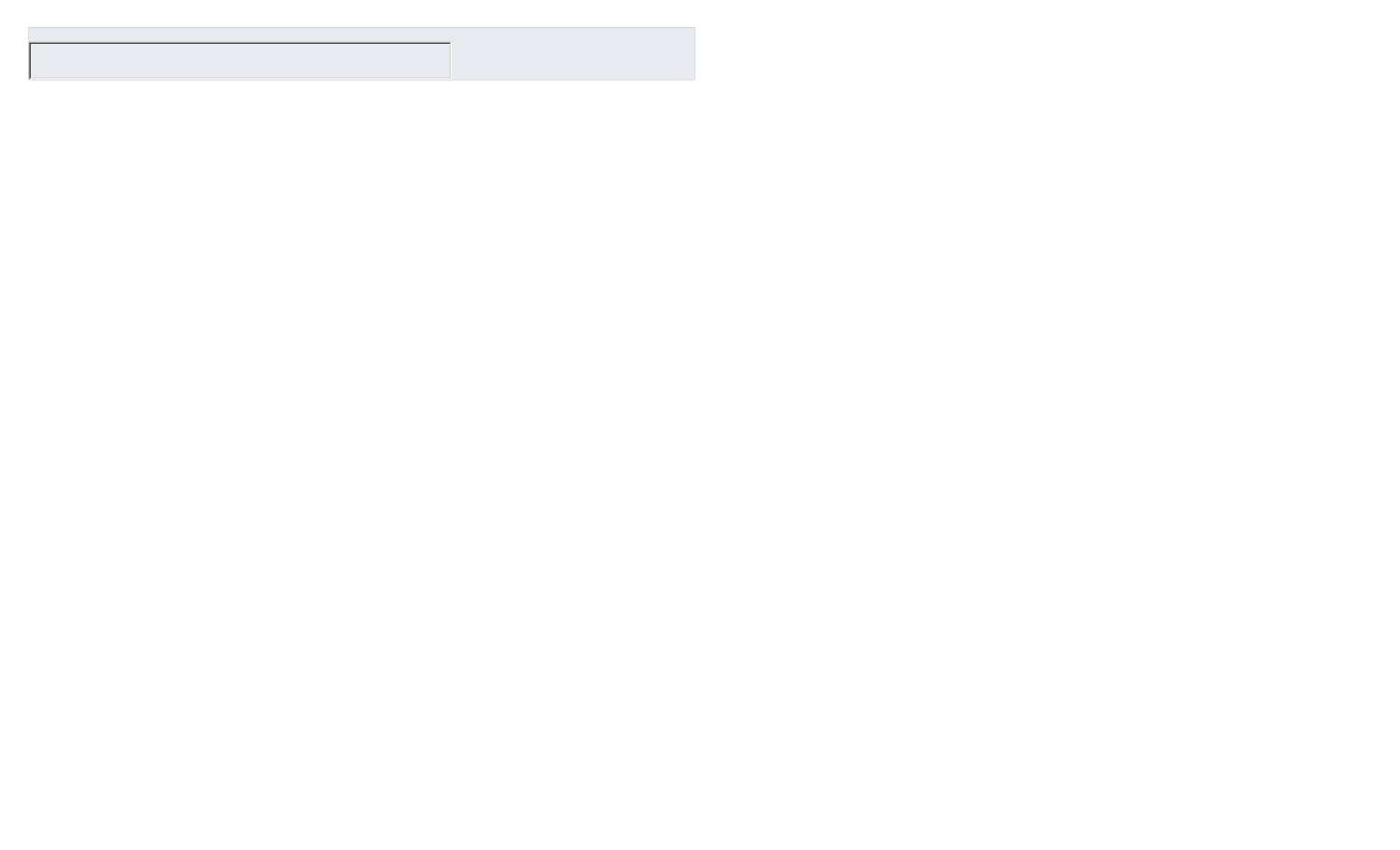## **Part C - Disability Service**

**parents.**

| Please indicate the percentage of all undergraduates enrolled during fall 2011 who were formally registered as<br>students with disabilities with the institution's office of disability services (or the equivalent office). |                                                                                                               |  |               |  |
|-------------------------------------------------------------------------------------------------------------------------------------------------------------------------------------------------------------------------------|---------------------------------------------------------------------------------------------------------------|--|---------------|--|
| r                                                                                                                                                                                                                             | 3 percent or less                                                                                             |  |               |  |
|                                                                                                                                                                                                                               | More than 3 percent:                                                                                          |  | $\frac{0}{0}$ |  |
|                                                                                                                                                                                                                               | <b>Pourmay use the space below to provide context for the data you've reported above. These context notes</b> |  |               |  |
| will be posted on the College Navigator website, and should be written to be understood by students and                                                                                                                       |                                                                                                               |  |               |  |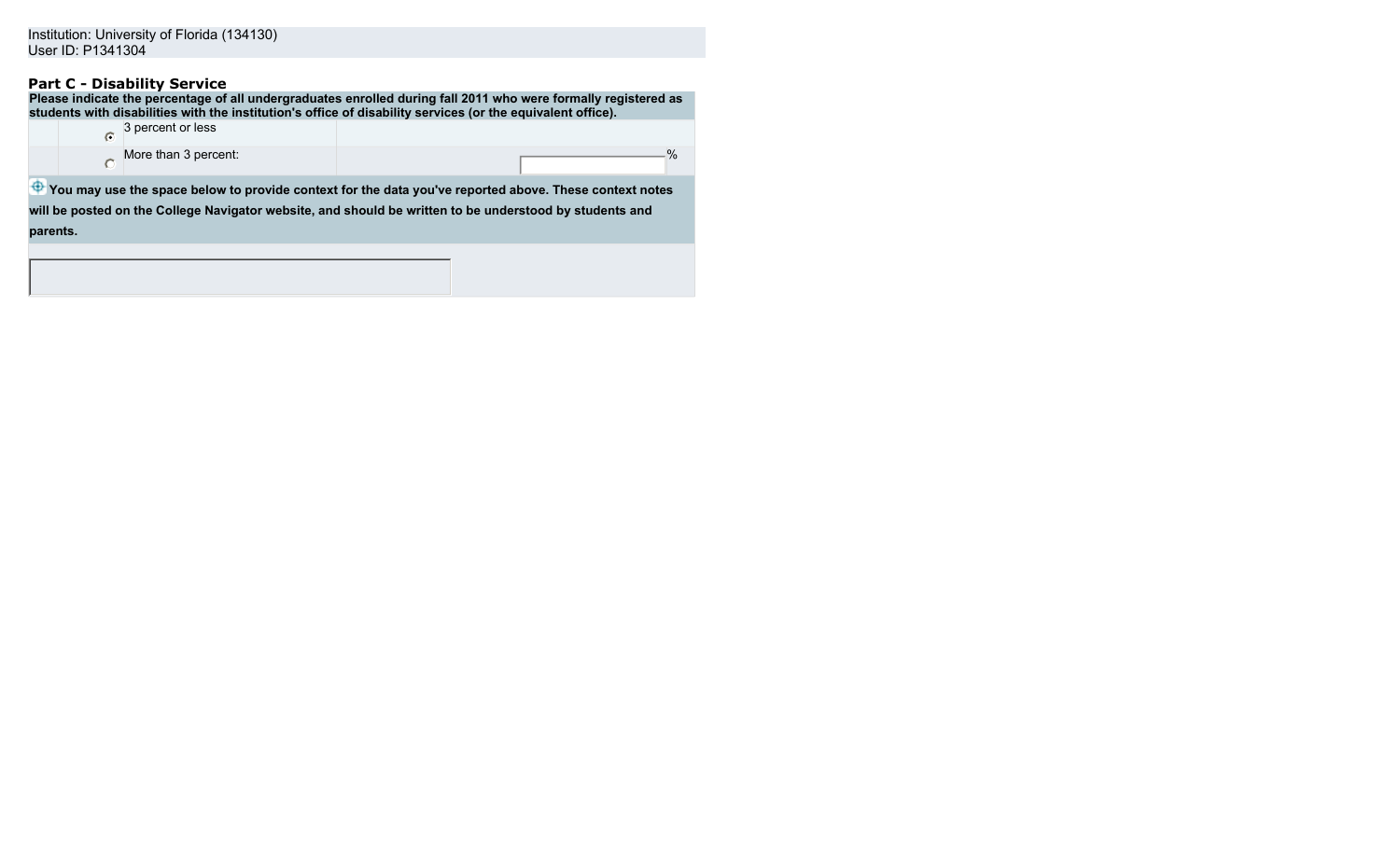## **Part D - Student Charges Questions**

# **1. Are all full-time, first-time degree/certificate-seeking students required to live on campus or in institutionally-**

#### **controlled housing?**

*If you answer Yes to this question, you will not be asked to report off-campus room and board in the price of attendance (D11).*

*This is only a screening question, and your response does not show up on College Navigator.*

*If you make any exceptions to this rule, and have even one first-time, full-time student living off-campus, please answer No so that this does not cause conflicts with the Student Financial Aid survey. Making changes to the SFA component is very difficult and may lead to inaccurate reporting for your institution.*

|                                                                                                        |  | - No                                                                     |
|--------------------------------------------------------------------------------------------------------|--|--------------------------------------------------------------------------|
|                                                                                                        |  | Yes, and we do not make ANY (even one) exceptions to this<br><b>rule</b> |
| 2. Does your institution charge different tuition for in-district, in-state, or out-of-state students? |  |                                                                          |

*If you answer Yes to this question, you will be expected to report tuition amounts for in-district, in-state, and out-of-state students.*

*Please only select Yes if you really charge different tuition rates, or you will be reporting the same numbers 3 times.*

| No  |
|-----|
| Yes |

**3. Does your institution offer institutionally-controlled housing (either on or off campus)?**

*If you answer Yes to this question, you will be expected to specify a housing capacity, and to report a room charge or a combined room and board charge (D10).*

|   | No                                                 |
|---|----------------------------------------------------|
| C | Yes                                                |
|   | Specify housing capacity for academic year 2012-13 |
|   | 10,858                                             |

**4. Do you offer board or meal plans to your students?**

*If you answer Yes to this question, you will be expected to report a board charge or combined room and board charge (D10).*

| Yes - Enter the number of meals per week in the maximum<br>meal plan available                     |
|----------------------------------------------------------------------------------------------------|
|                                                                                                    |
| $\odot$ Yes - Number of meals per week can vary (e.g., students' charge meals against a meal card) |
|                                                                                                    |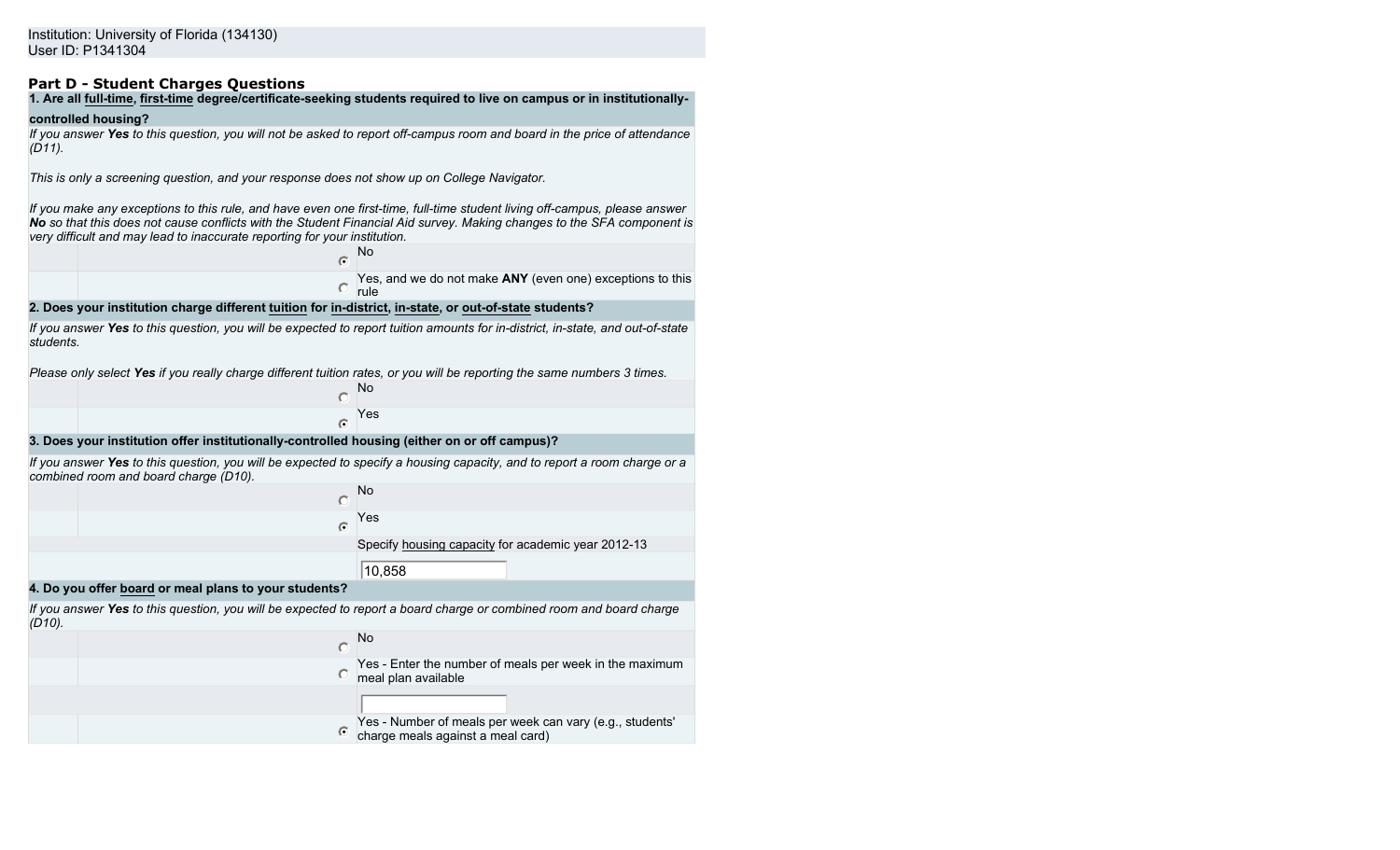### Institution: University of Florida (134130) User ID: P1341304

## **Part D - Undergraduate Student Charges**

|                                                                                   | If the institution charges an application fee, indicate the amount.                                                          |              |                                                                                                                   |              |                              |  |              |  |  |
|-----------------------------------------------------------------------------------|------------------------------------------------------------------------------------------------------------------------------|--------------|-------------------------------------------------------------------------------------------------------------------|--------------|------------------------------|--|--------------|--|--|
|                                                                                   | Prior year<br><b>@Amount</b>                                                                                                 |              |                                                                                                                   |              |                              |  |              |  |  |
|                                                                                   | Undergraduate application fee                                                                                                |              | 30                                                                                                                |              |                              |  | 30           |  |  |
| 5. Charges to full-time undergraduate students for the full academic year 2012-13 |                                                                                                                              |              |                                                                                                                   |              |                              |  |              |  |  |
|                                                                                   |                                                                                                                              |              | Please be sure to report an average tuition that includes all students at all levels (freshman, sophomore, etc.). |              |                              |  |              |  |  |
|                                                                                   | <b>In-district</b>                                                                                                           | <b>Prior</b> | In-state                                                                                                          | <b>Prior</b> | Out-of-state                 |  | <b>Prior</b> |  |  |
| All full-time undergraduates                                                      |                                                                                                                              | year         |                                                                                                                   | year         |                              |  | year         |  |  |
| Average<br>tuition                                                                | 4,425                                                                                                                        | 4.060        | 4,425                                                                                                             | 4.060        |                              |  | 25,276       |  |  |
| Required<br>fees                                                                  | 1,718                                                                                                                        | 1,597        | 1.718                                                                                                             |              | $\frac{1,000}{1,597}$ 25,641 |  | 2,658        |  |  |
| 6. Per credit hour charge for part-time undergraduate students                    |                                                                                                                              |              |                                                                                                                   |              |                              |  |              |  |  |
|                                                                                   | Please be sure to report an average per credit tuition that includes all students at all levels (freshman, sophomore, etc.). |              |                                                                                                                   |              |                              |  |              |  |  |
|                                                                                   | <b>In-district</b>                                                                                                           | <b>Prior</b> | In-state                                                                                                          | <b>Prior</b> | Out-of-state                 |  | <b>Prior</b> |  |  |

|             | In-district | Prior | In-state | Prior           | Out-of-state | Prior |
|-------------|-------------|-------|----------|-----------------|--------------|-------|
|             |             | vear  |          | vear            |              | vear  |
| Per credit  |             | 40 P  |          | 40 <sub>E</sub> |              | 843   |
| hour charge | 148         |       | 148      |                 | 855          |       |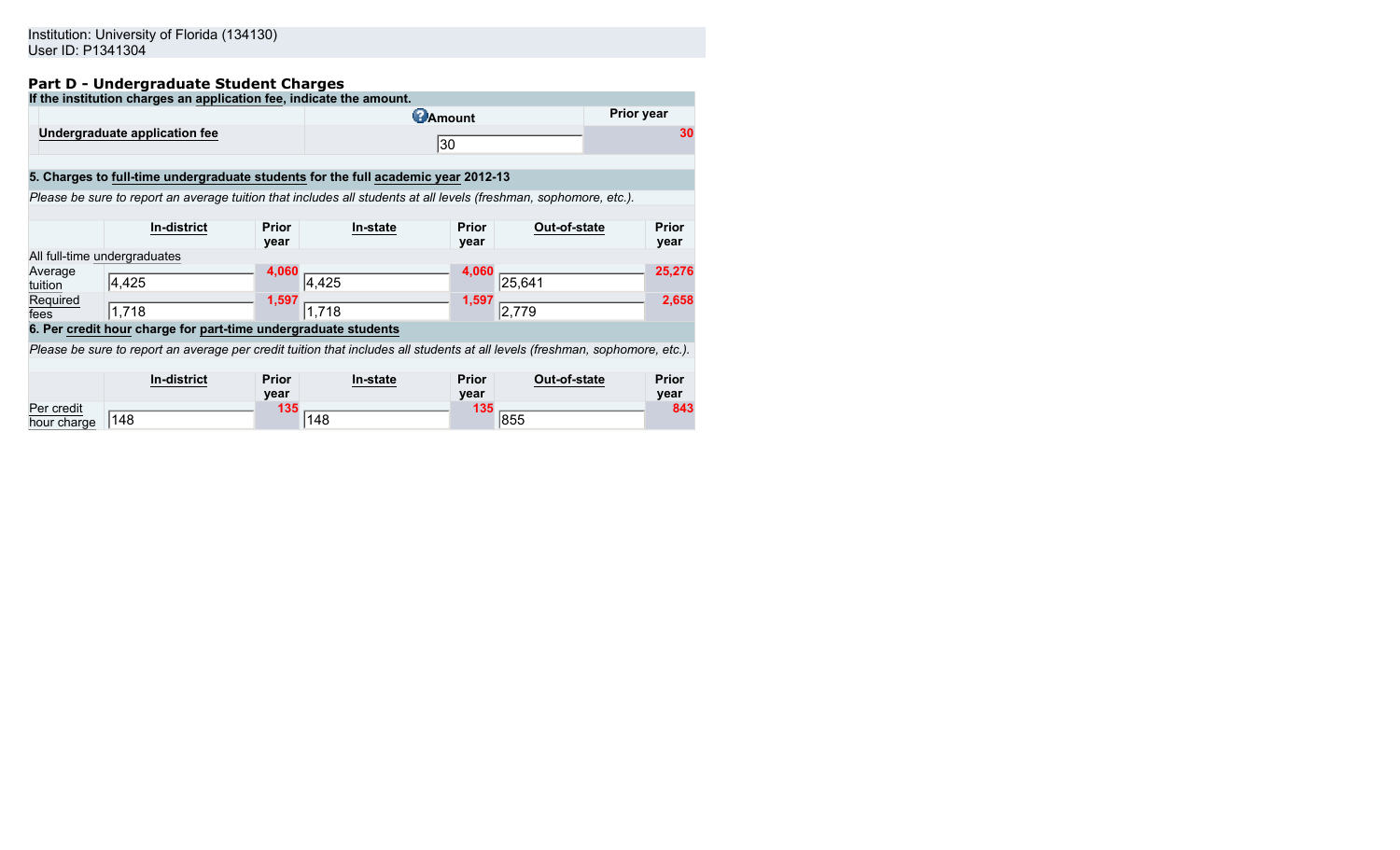## **Part D - Graduate Student Charges**

| If the institution charges an application fee, indicate the amount. |        |                   |
|---------------------------------------------------------------------|--------|-------------------|
|                                                                     | Amount | <b>Prior year</b> |
| <b>Graduate application fee</b>                                     | 30     |                   |
|                                                                     |        |                   |

*Please do not include tuition for Doctor's Degree – Professional Practice programs. Data for those programs are collected separately.*

**7. Charges to full-time graduate students for the full academic year 2012-13**

|                    | In-district | <b>Prior</b><br>year | In-state | <b>Prior</b><br>year | Out-of-state | <b>Prior</b><br>year |
|--------------------|-------------|----------------------|----------|----------------------|--------------|----------------------|
| Average<br>tuition | 10,770      | 10,257               | 10,770   | 10,257               | 27,335       | 26,822               |
| Required<br>fees   | 1,820       | 1,697                | ,820     | 1,697                | 2,648        | 2,526                |

## **8. Per credit hour charge for part-time graduate students**

|                              | In-district | <b>Prior</b><br>year | In-state | <b>Prior</b><br>year | Out-of-state | <b>Prior</b><br>year |
|------------------------------|-------------|----------------------|----------|----------------------|--------------|----------------------|
| Per credit<br>hour<br>charge | 449         | 427                  | 449      | 427                  | 1,139        | 1,118                |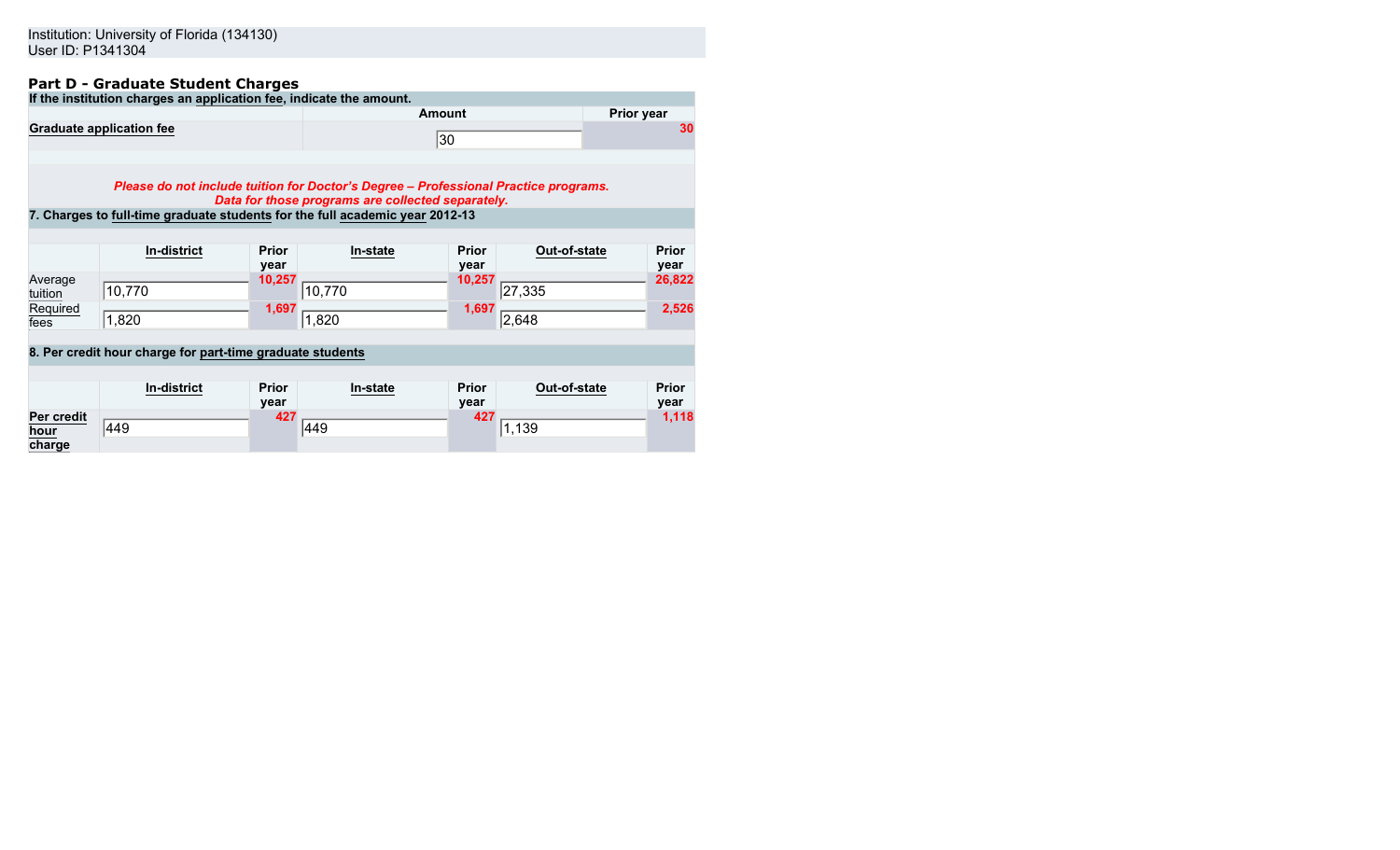#### **Part D - Student Charges - Graduate, Doctor's Professional Practice Tuition 9. List the typical tuition and required fees for a full-time doctor's - professional practice student in any of the**

**selected programs for the full academic year 2012-13.**

| DO NOT include room and board charges  |          |              |
|----------------------------------------|----------|--------------|
| Doctor's degree -                      | In-state | Out-of-state |
| professional practice                  |          |              |
| 1. Chiropractic (D.C. or D.C.M.):      |          |              |
| Tuition amount                         |          |              |
| Required fees                          |          |              |
| 2. Dentistry (D.D.S. or D.M.D.):       |          |              |
| Tuition amount                         | 36,469   | 61,689       |
| Required fees                          | 3,857    | 5,117        |
| 3. Medicine (M.D.):                    |          |              |
| Tuition amount                         | 31,790   | 59,638       |
| Required fees                          | 3,622    | 5,015        |
| 4. Optometry (O.D.):                   |          |              |
| Tuition amount                         |          |              |
| Required fees                          |          |              |
| 5. Osteopathic Medicine (D.O.):        |          |              |
| Tuition amount                         |          |              |
| Required fees                          |          |              |
| 6. Pharmacy (Pharm.D.):                |          |              |
| Tuition amount                         | 19,845   | 41,886       |
| Required fees                          | 2,837    | 3,939        |
| 7. Podiatry (Pod.D., D.P., or D.P.M.): |          |              |
| Tuition amount                         |          |              |
| Required fees                          |          |              |
| 8. Veterinary Medicine (D.V.M.):       |          |              |
| Tuition amount                         |          |              |
|                                        | 24,826   | 44,803       |
| Required fees                          | 3,274    | 4,272        |
| 9. Law (J.D.):                         |          |              |
| Tuition amount                         | 18,912   | 37,355       |
| Required fees                          |          |              |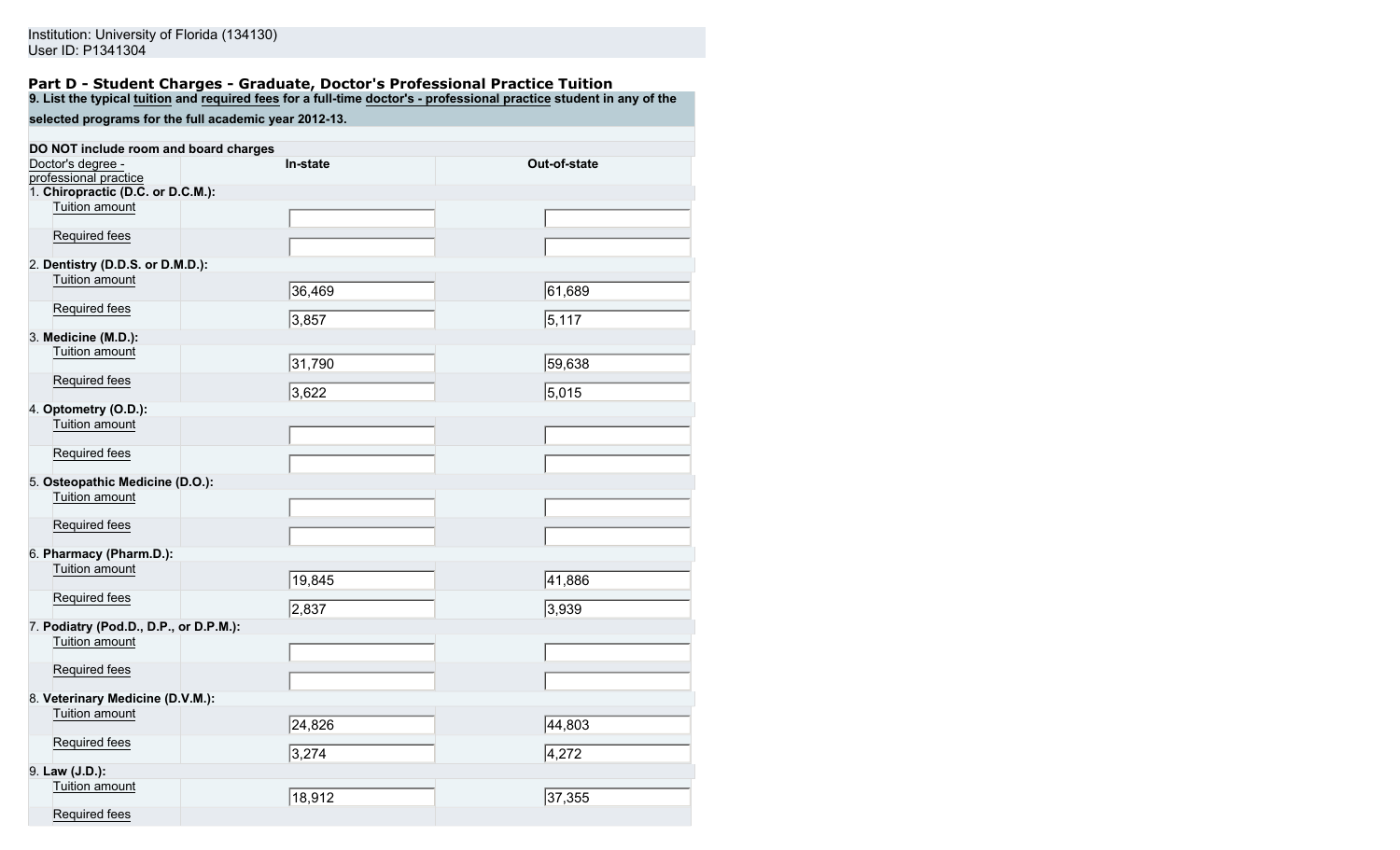|--|--|

 $3,431$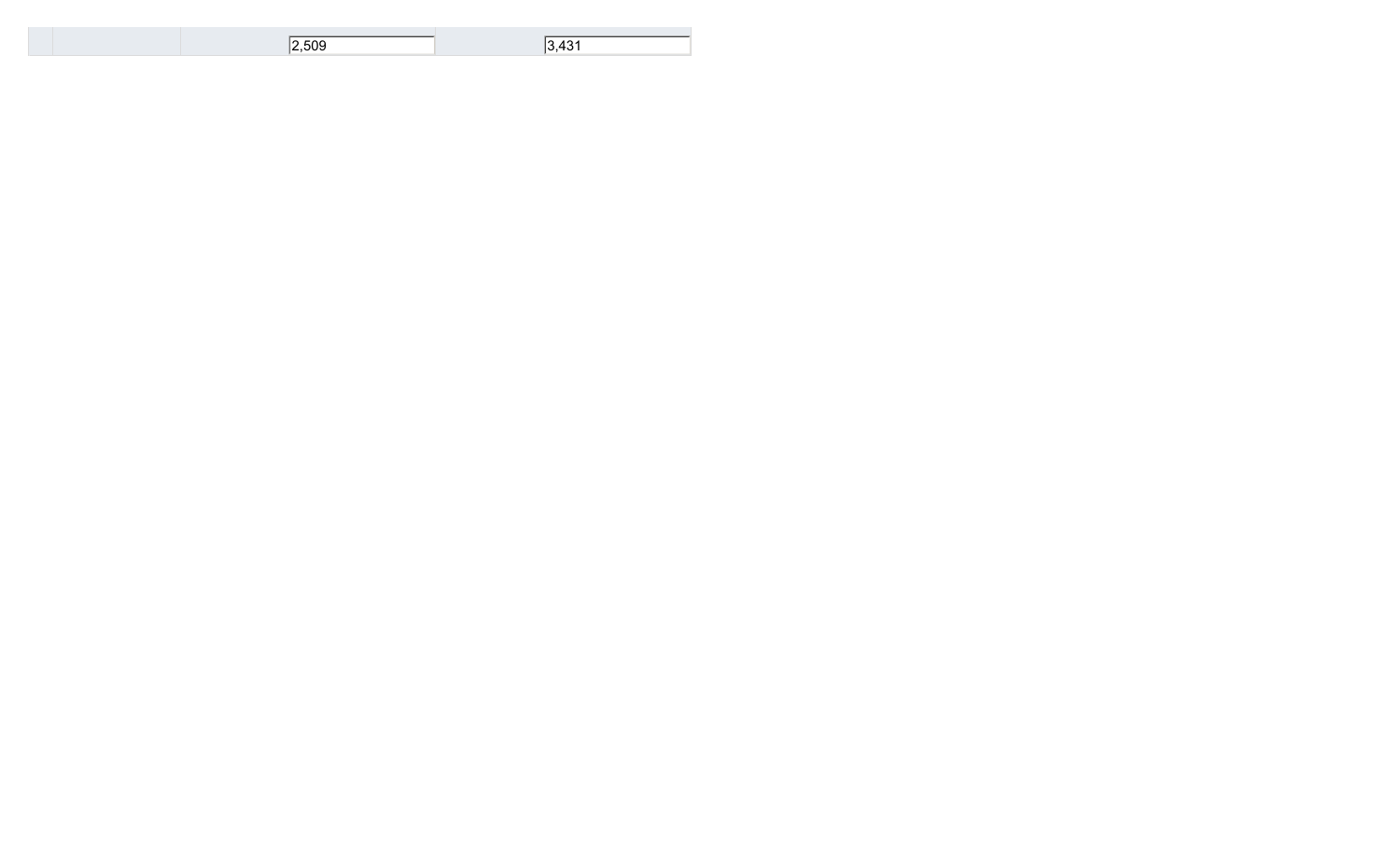## **Part D - Student Charges - Room and Board**

**10. What are the typical room and board charges for a student for the full academic year 2012-13?**

*If your institution offers room or board at no charge to students, enter zero.*

*If you report room and board separately, leave the combined charge blank. If you report a combined charge, leave the room and board charges blank.*

| Room and board charges                                                                         | <b>Amount</b> | <b>Prior year</b> |
|------------------------------------------------------------------------------------------------|---------------|-------------------|
| Room charge (Double occupancy)                                                                 | 5,240         | 5,250             |
| Board charge (Maximum plan)                                                                    | 4,130         | 3,550             |
| Combined room and board charge<br>(Answer only if you CANNOT separate room and board charges.) | NA            |                   |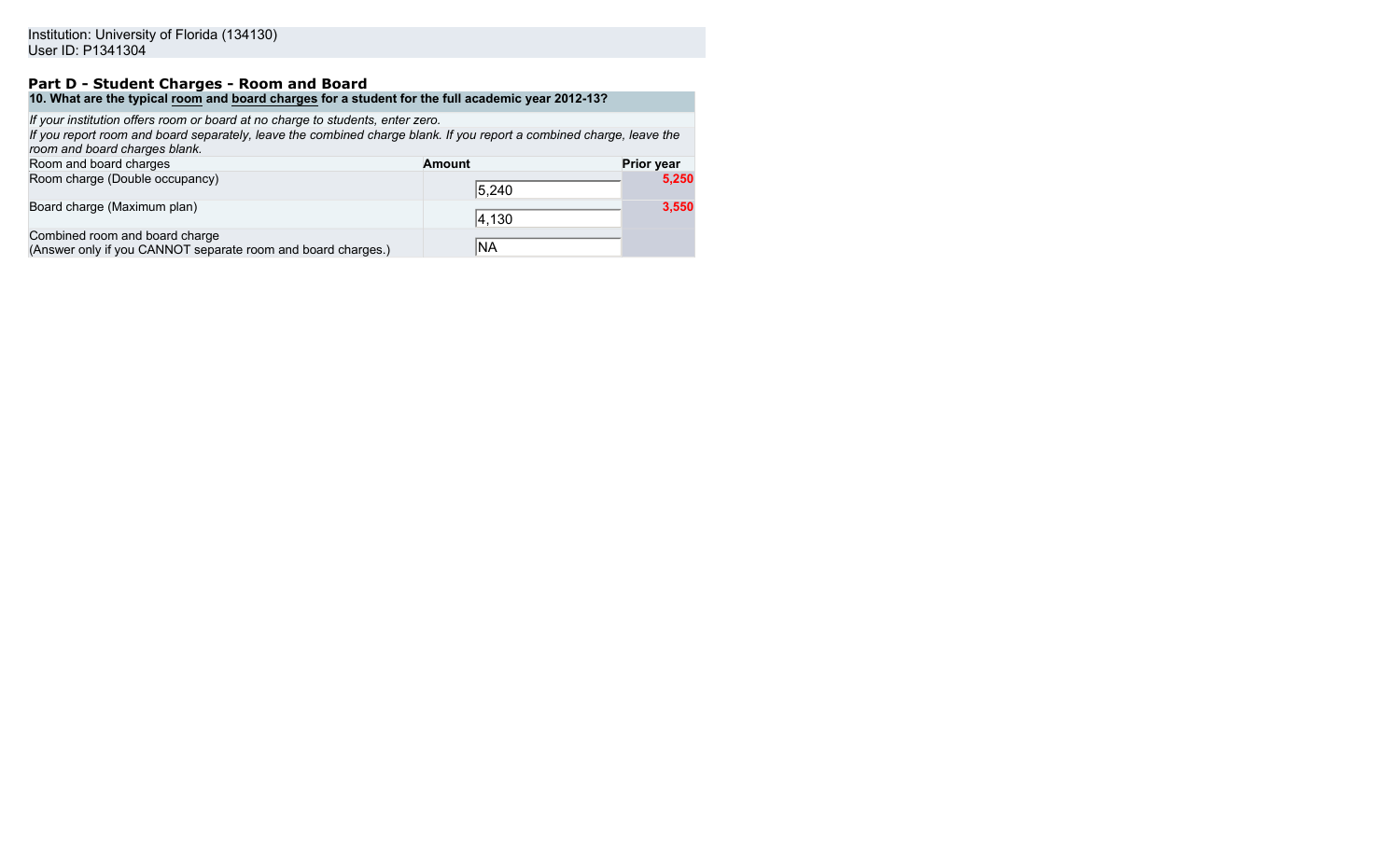#### **Part D - Student Charges - Price of Attendance 11. Cost of attendance for full-time, first-time undergraduate students:**

*Please enter the amounts requested below. These data will be made available to the public on College Navigator. If your institution participates in any Title IV programs (Pell, Stafford, etc.), you must complete all information. Estimates of expenses for books and supplies, room and board, and other expenses are those from the Cost of Attendance report used by the financial aid office in determining financial need. Please talk to your financial aid office to get these numbers, to ensure that you are reporting correctly.*

&nbsp

 If the **2012-13 tuition and/or fees as reported on this page** for *full-time, first-time students* are covered by a tuition guarantee program, check the applicable box(es) under 'Tuition Guarantee'. Additionally, please indicate the maximum % increase that is guaranteed. *These numbers are expected to be fairly small. Please contact the Help Desk if you are confused about these values and how to report them.*

| <b>Charges for</b><br>full academic<br>year | 2009-10 2010-11 2011-12 |        |        | 2012-13 |                                                                                                            |                              |
|---------------------------------------------|-------------------------|--------|--------|---------|------------------------------------------------------------------------------------------------------------|------------------------------|
| Published tuition and required fees:        |                         |        |        |         | <b>O</b> Tuition<br>Guarantee<br>(check only if<br>applicable to<br>entering<br>students in<br>$2012 - 13$ | <b>Guaranteed increase %</b> |
| In-district                                 |                         |        |        |         |                                                                                                            |                              |
| Tuition                                     | 3,070                   | 3,530  | 4,060  | 4,425   | $\Box$                                                                                                     |                              |
| Required<br>fees                            | 1,303                   | 1,514  | 1,597  | 1,718   | $\Box$                                                                                                     |                              |
| Tuition +<br>fees total                     | 4,373                   | 5,044  | 5,657  | 6,143   |                                                                                                            |                              |
| In-state                                    |                         |        |        |         |                                                                                                            |                              |
| Tuition                                     | 3,070                   | 3,530  | 4,060  | 4,425   | $\Box$                                                                                                     |                              |
| Required<br>fees                            | 1,303                   | 1,514  | 1,597  | 1,718   | $\Box$                                                                                                     |                              |
| Tuition +<br>fees total                     | 4,373                   | 5,044  | 5,657  | 6,143   |                                                                                                            |                              |
| Out-of-state                                |                         |        |        |         |                                                                                                            |                              |
| Tuition                                     | 21,519                  | 24,746 | 25,276 | 25,641  | $\Box$                                                                                                     |                              |
| Required<br>fees                            | 2,225                   | 2,575  | 2,658  | 2,779   | $\Box$                                                                                                     |                              |
| Tuition +<br>fees total                     | 23,744                  | 27,321 | 27,934 | 28,420  |                                                                                                            |                              |
| Books and<br>supplies                       | 990                     | 1,000  | 1,070  | 1,080   |                                                                                                            |                              |
| On campus:                                  |                         |        |        |         |                                                                                                            |                              |
| Room and<br>board                           | 7,500                   | 8,640  | 8,800  | 9,370   |                                                                                                            |                              |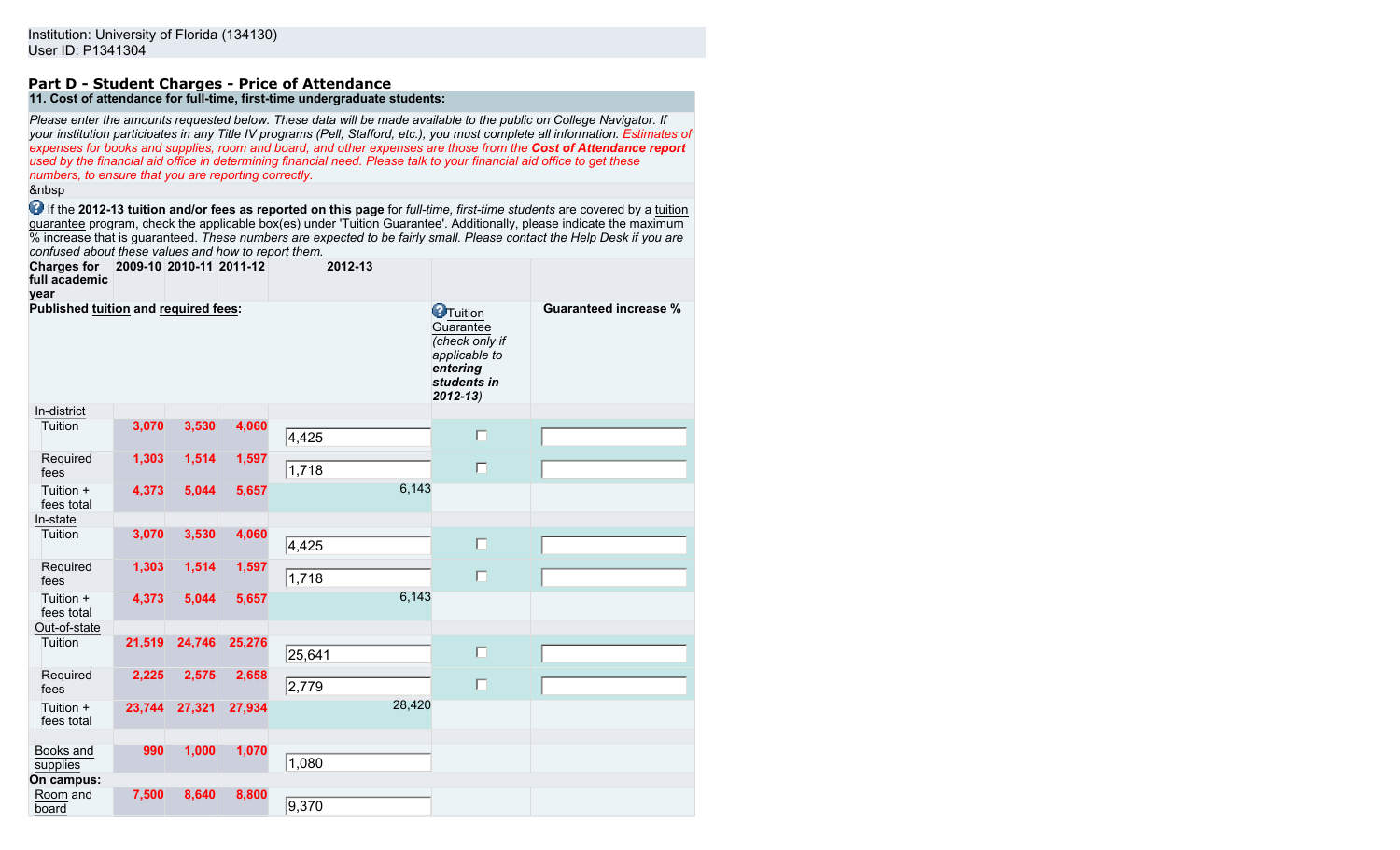| Other<br>expenses                          | 3,320  | 3,190  | 3,730  | 3,420           |  |
|--------------------------------------------|--------|--------|--------|-----------------|--|
| Room and<br>board and<br>other<br>expenses | 10,820 | 11,830 | 12,530 | 12,790          |  |
| Off campus (not with family):              |        |        |        |                 |  |
| Room and<br>board                          | 8,170  | 8,640  | 8,800  | 9,370           |  |
| Other<br>expenses                          | 3,320  | 3,190  | 3,730  | 3,420           |  |
| Room and<br>board and<br>other<br>expenses | 11,490 | 11,830 | 12,530 | 12,790          |  |
| Off campus (with family):                  |        |        |        |                 |  |
| Other<br>expenses                          | 3,320  | 3,190  | 3,730  | $ 3,420\rangle$ |  |
| $\mathbf{a}$                               |        |        |        | .<br>.          |  |

 $\bigoplus$  **You may use the space below to provide context for the data you've reported above. These context notes will be posted on the College Navigator website, and should be written to be understood by students and parents.**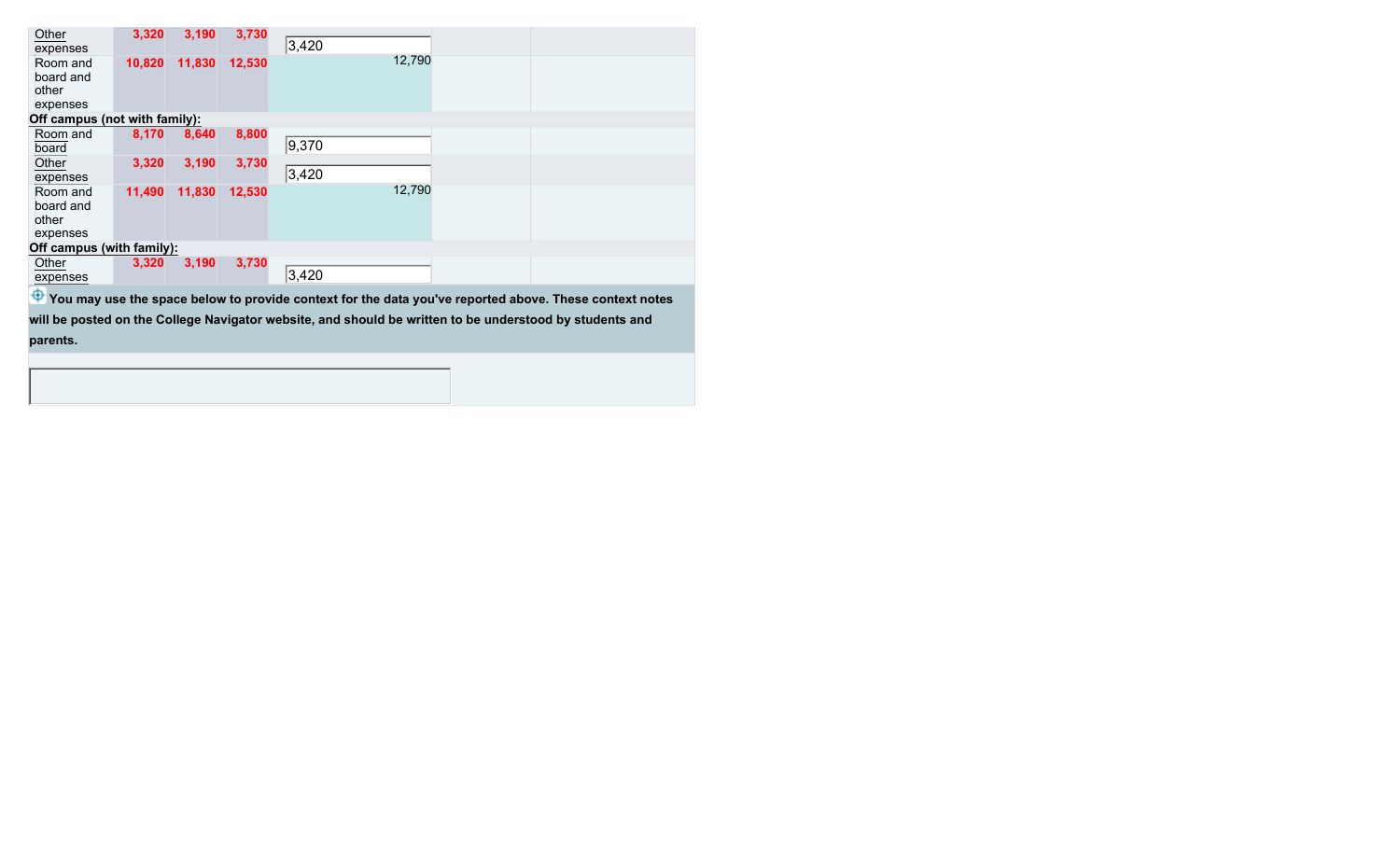## **Part E - Athletic Association**

| 1. Is this institution a member of a national athletic association? |                                                                                      |  |  |  |  |  |
|---------------------------------------------------------------------|--------------------------------------------------------------------------------------|--|--|--|--|--|
|                                                                     | <b>No</b>                                                                            |  |  |  |  |  |
| $\bullet$                                                           | Yes - Check all that apply                                                           |  |  |  |  |  |
|                                                                     | National Collegiate Athletic Association (NCAA)<br>$\overline{\nabla}$               |  |  |  |  |  |
|                                                                     | National Association of Intercollegiate Athletics (NAIA)<br>$\overline{\phantom{0}}$ |  |  |  |  |  |
|                                                                     | National Junior College Athletic Association (NJCAA)                                 |  |  |  |  |  |
|                                                                     | United States Collegiate Athletic Association (USCAA)                                |  |  |  |  |  |
|                                                                     | National Christian College Athletic Association (NCCAA)                              |  |  |  |  |  |
|                                                                     | Other                                                                                |  |  |  |  |  |
|                                                                     |                                                                                      |  |  |  |  |  |

## **2. If this institution is a member of the NCAA or NAIA, specify the conference FOR EACH SPORT using the pull down menu.**

| <b>Sport</b>                        | NCAA or NAIA member                                        | <b>Conference</b>                                   |
|-------------------------------------|------------------------------------------------------------|-----------------------------------------------------|
| Football                            | $\overline{\bigcirc}$ No $\overline{\bigcirc}$ Yes-Specify | Southeastern Conference                             |
|                                     | Basketball No Yes-Specify                                  | Southeastern Conference                             |
|                                     | Baseball No <b>Pres-Specify</b>                            | Southeastern Conference<br>$\overline{\phantom{0}}$ |
| Cross<br>country<br>and/or<br>track | No $\circ$ Yes-Specify                                     | Southeastern Conference<br>$\overline{\phantom{0}}$ |
|                                     |                                                            |                                                     |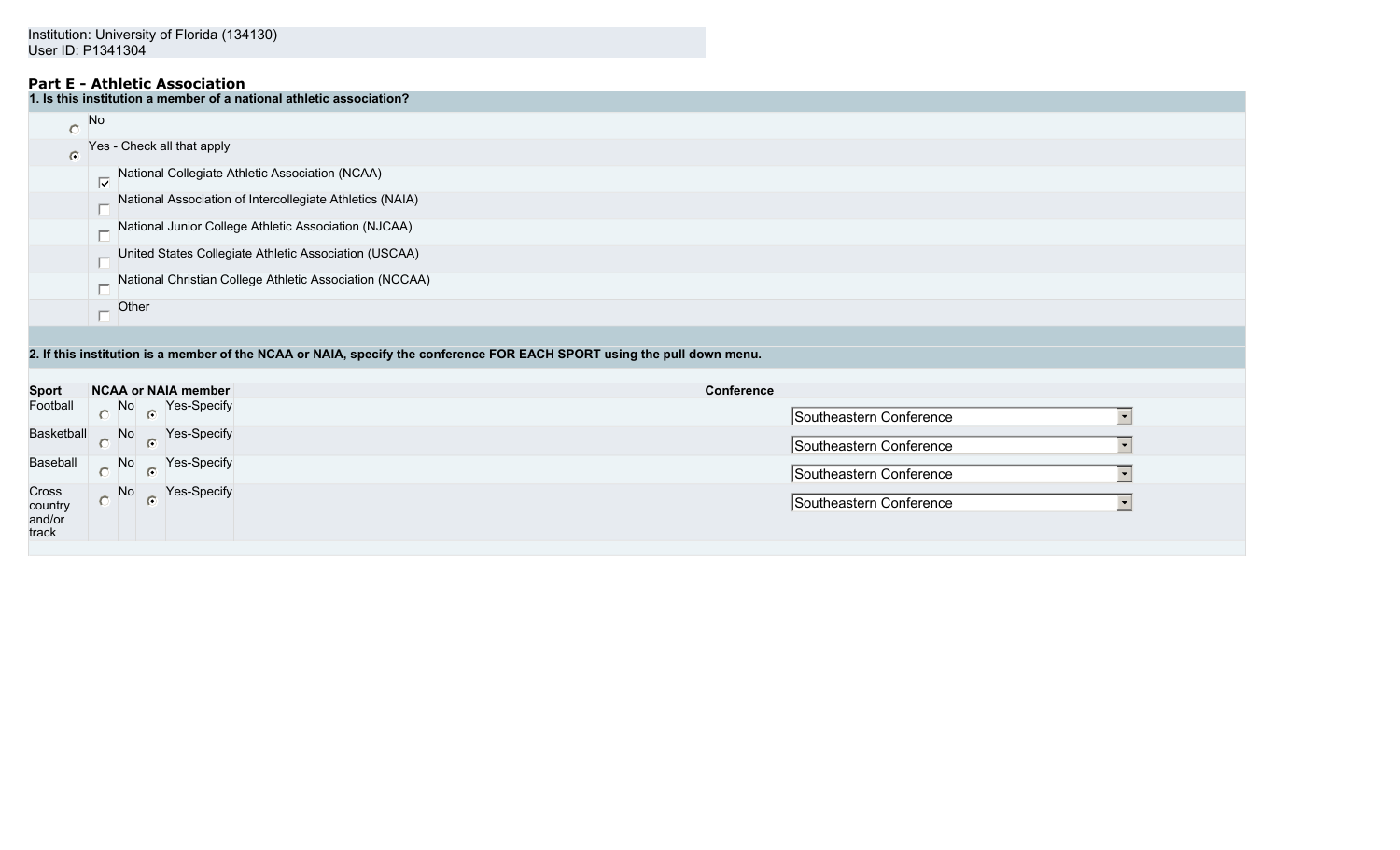# **Prepared by**

| This survey component was prepared by:                                                                                                                                                                                                                                                                                                                              |            |
|---------------------------------------------------------------------------------------------------------------------------------------------------------------------------------------------------------------------------------------------------------------------------------------------------------------------------------------------------------------------|------------|
| <b>SFA Contact</b><br><b>HR Contact</b><br>Keyholder<br>Finance Contact                                                                                                                                                                                                                                                                                             | ⊃ther<br>G |
| Name:<br>Carol Blankenship, OI                                                                                                                                                                                                                                                                                                                                      |            |
| Email:<br>cblankenship@ufl.edu                                                                                                                                                                                                                                                                                                                                      |            |
| How long did it take to prepare this survey<br>minutes<br>hours<br>'3<br>component?                                                                                                                                                                                                                                                                                 |            |
| The name of the preparer is being collected so that we can follow up with the appropriate person in the event that there<br>are questions concerning the data. The Keyholder will be copied on all email correspondence to other preparers.<br>The time it took to prepare this component is being collected so that we can continue to improve our estimate of the |            |
| reporting burden associated with IPEDS. Please include in your estimate the time it took for you to review instructions,<br>query and search data sources, complete and review the component, and submit the data through the Data Collection<br>System.                                                                                                            |            |
| Thank you for your assistance.                                                                                                                                                                                                                                                                                                                                      |            |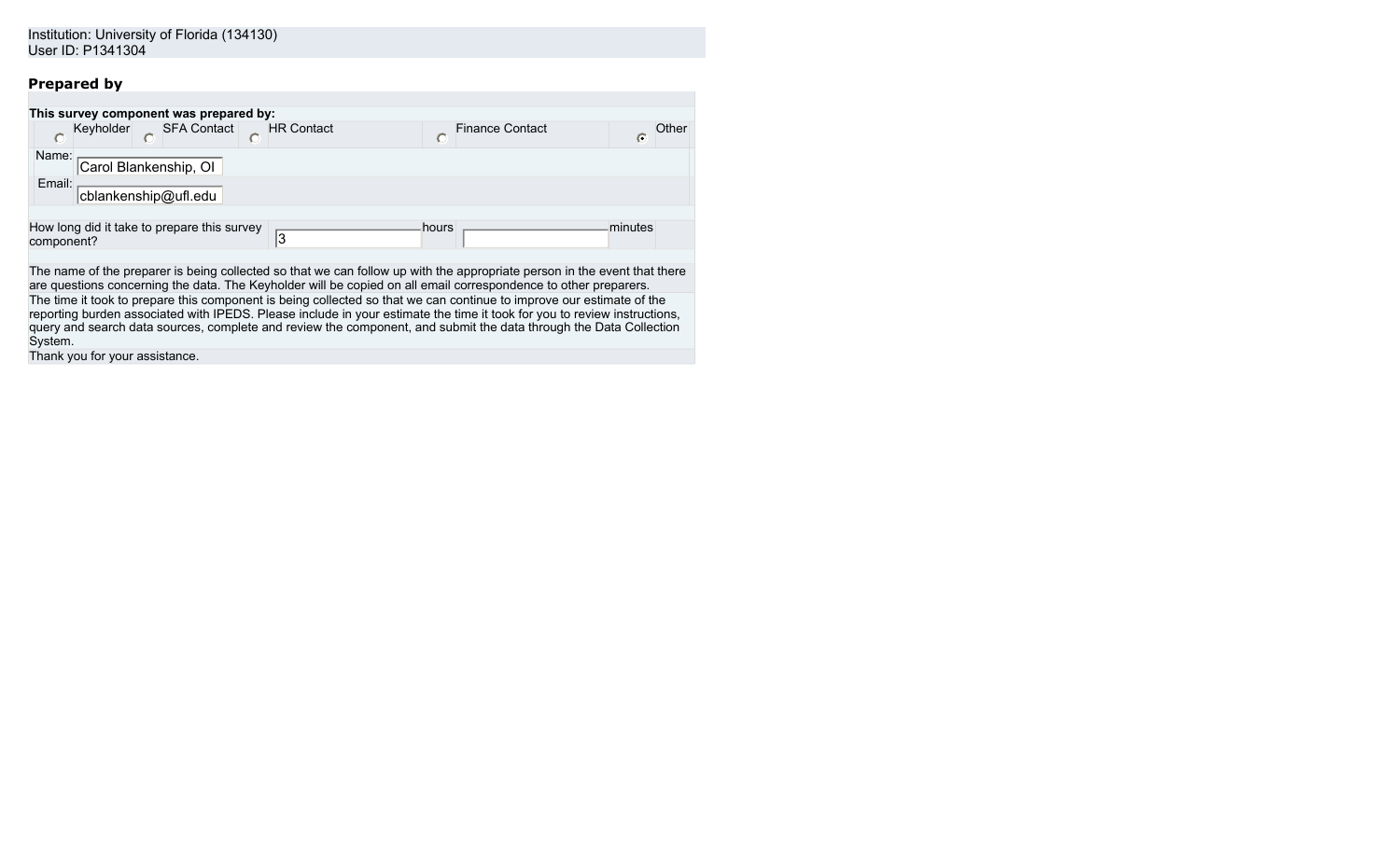## **Summary**

## **Institutional Characteristics Component Summary Academic Year Reporters**

IPEDS collects important information regarding your institution. All data reported in IPEDS survey components become available in the IPEDS Data Center and appear as aggregated data in various Department of Education reports. Additionally, some of the reported data appears specifically for your institution through the College Navigator website and is included in your institution's Data Feedback Report (DFR). The purpose of this summary is to provide you an opportunity to view some of the data that, when accepted through the IPEDS quality control process, will appear on the College Navigator website and/or your DFR. College Navigator is updated approximately three months after the data collection period closes and Data Feedback Reports will be available through the ExPT and sent to your institution's CEO in November 2013.

Please review your data for accuracy. If you have questions about the data displayed below after reviewing the data reported on the survey screens, please contact the IPEDS Help Desk at: 1-877-225-2568 or ipedshelp@rti.org.

| <b>GENERAL INFORMATION</b>                                                                           |                                                                                                                                                                                                  |  |  |  |
|------------------------------------------------------------------------------------------------------|--------------------------------------------------------------------------------------------------------------------------------------------------------------------------------------------------|--|--|--|
| <b>Mission Statement</b>                                                                             | https://catalog.ufl.edu/ugrad/current/uf-mission/pages/home.aspx                                                                                                                                 |  |  |  |
| Are all the programs at your institution<br>offered completely via distance<br>education?            | <b>No</b>                                                                                                                                                                                        |  |  |  |
| Special Learning Opportunities                                                                       | ROTC (Army<br>Navy<br>Air Force)<br>Study abroad<br>Weekend/evening college<br>Teacher certification (below the postsecondary level)                                                             |  |  |  |
| Student Services                                                                                     | Remedial services<br>Academic/career counseling services<br>Employment services for current students<br>Placement services for program completers<br>On-campus day care for children of students |  |  |  |
| Credit Accepted                                                                                      | Dual credit (college credit earned while in high school)<br>Advanced placement (AP) credits                                                                                                      |  |  |  |
| Undergraduate students enrolled who<br>are formally registered with office of<br>disability services | 3 percent or less                                                                                                                                                                                |  |  |  |

| <b>PRICING INFORMATION</b>                                              |          |          |          |          |  |  |
|-------------------------------------------------------------------------|----------|----------|----------|----------|--|--|
| Estimated expenses for academic year for full-time, first-time students | 2009-10  | 2010-11  | 2011-12  | 2012-13  |  |  |
| In-district tuition and fees                                            | \$4,373  | \$5,044  | \$5,657  | \$6,143  |  |  |
| In-state tuition and fees                                               | \$4,373  | \$5,044  | \$5,657  | \$6,143  |  |  |
| Out-of-state tuition and fees                                           | \$23,744 | \$27,321 | \$27,934 | \$28,420 |  |  |
| Books and supplies                                                      | \$990    | \$1,000  | \$1,070  | \$1,080  |  |  |
| On Campus Room and Board                                                | \$7,500  | \$8,640  | \$8,800  | \$9,370  |  |  |
| On Campus Other Expenses                                                | \$3,320  | \$3,190  | \$3,730  | \$3,420  |  |  |
| Off Campus Room and Board                                               | \$8,170  | \$8,640  | \$8,800  | \$9,370  |  |  |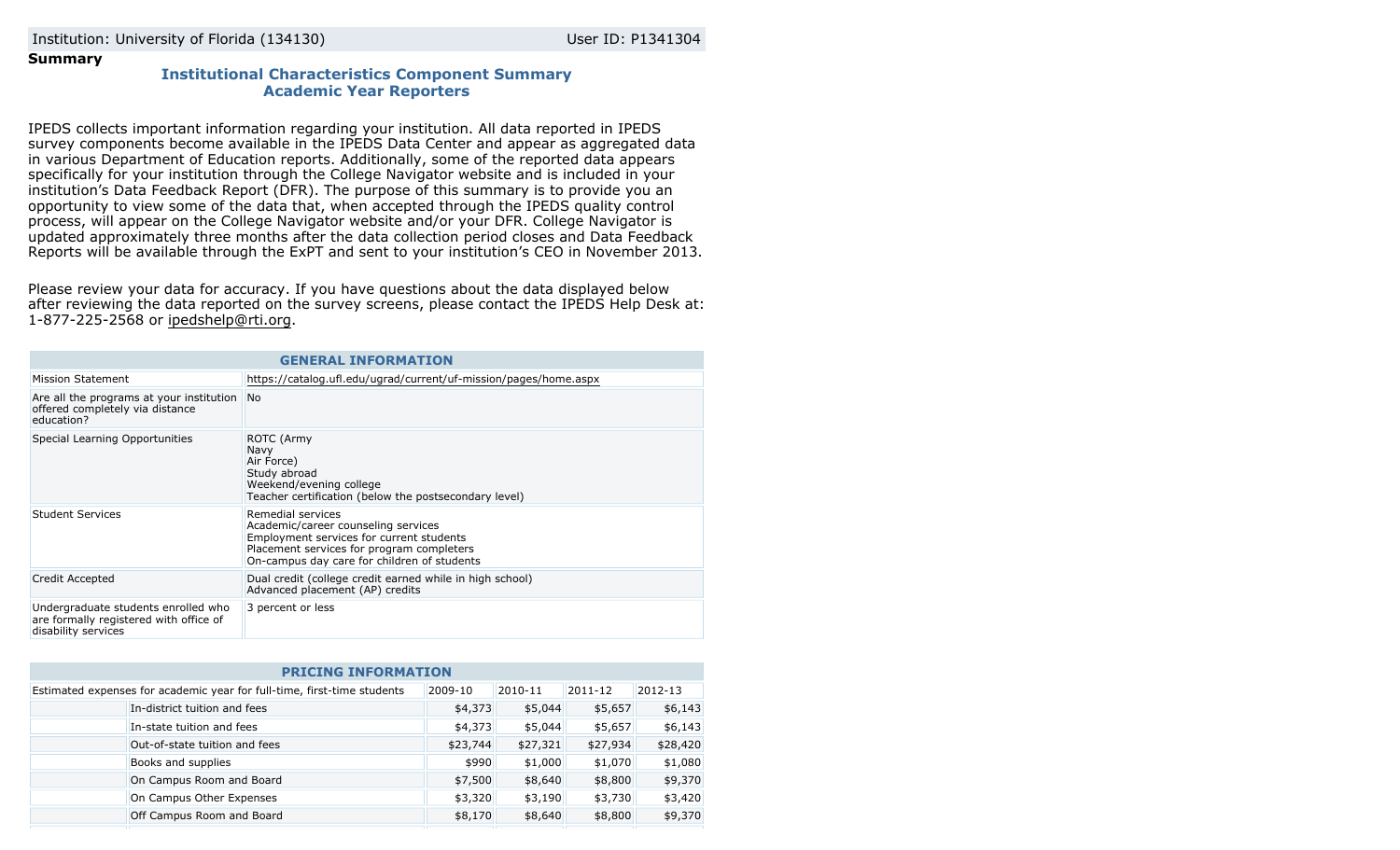| <b>PRICING INFORMATION</b>                                                   |                                       |                      |          |         |         |
|------------------------------------------------------------------------------|---------------------------------------|----------------------|----------|---------|---------|
|                                                                              | Off Campus Other Expenses             | \$3,320              | \$3,190  | \$3,730 | \$3,420 |
|                                                                              | Off Campus with family Other Expenses | \$3,320              | \$3,190  | \$3,730 | \$3,420 |
| Average undergraduate student tuition and fees for academic year 2012-<br>13 |                                       | Tuition              |          | Fees    |         |
|                                                                              | In-district                           |                      | \$4,425  |         | \$1,718 |
|                                                                              | In-state                              |                      | \$4,425  |         | \$1,718 |
|                                                                              | Out-of-state                          |                      | \$25,641 |         | \$2,779 |
| Average graduate student tuition and fees for academic year 2012-13          |                                       | Tuition              |          | Fees    |         |
|                                                                              | In-district                           |                      | \$10,770 |         | \$1,820 |
|                                                                              | In-state                              |                      | \$10,770 |         | \$1,820 |
|                                                                              | Out-of-state                          |                      | \$27,335 |         | \$2,648 |
| Alternative tuition plans                                                    |                                       | Prepaid tuition plan |          |         |         |

|                                                        |                                       | <b>ADMISSIONS INFORMATION</b>                                                                                                   |       |                             |             |
|--------------------------------------------------------|---------------------------------------|---------------------------------------------------------------------------------------------------------------------------------|-------|-----------------------------|-------------|
| Open admission                                         |                                       |                                                                                                                                 |       |                             | <b>No</b>   |
|                                                        | Undergraduate application fee 2012-13 |                                                                                                                                 |       |                             | \$30        |
|                                                        | Undergraduate Admissions Fall 2012    | Total                                                                                                                           |       | Male                        | Female      |
|                                                        | Number of applicants                  | 27,419                                                                                                                          |       | 11,828                      | 15,591      |
|                                                        | Percent admitted                      | 44%                                                                                                                             |       | 42%                         | 46%         |
|                                                        | Percent admitted who<br>enrolled      | 52%                                                                                                                             |       | 53%                         | 51%         |
| Admissions Considerations                              |                                       | Required                                                                                                                        |       |                             | Recommended |
|                                                        |                                       | Secondary school GPA<br>Secondary school record<br>Completion of college-preparatory program<br>Admission test scores (SAT/ACT) |       | Secondary school rank       |             |
| Test Scores Fall 2012 (enrolled full-time<br>students) |                                       | # Submitting Scores                                                                                                             |       | % Submitting Scores         |             |
|                                                        | <b>SAT</b>                            |                                                                                                                                 | 4,277 |                             | 68%         |
|                                                        | <b>ACT</b>                            |                                                                                                                                 | 1,931 |                             | 31%         |
|                                                        |                                       | 25 <sup>th</sup> Percentile                                                                                                     |       | 75 <sup>th</sup> Percentile |             |
|                                                        | <b>SAT Critical Reading</b>           |                                                                                                                                 | 580   |                             | 670         |
|                                                        | <b>SAT Math</b>                       |                                                                                                                                 | 590   |                             | 690         |
|                                                        | <b>SAT Writing</b>                    | 570                                                                                                                             |       | 670                         |             |
|                                                        | <b>ACT Composite</b>                  |                                                                                                                                 | 26    |                             | 31          |
|                                                        | <b>ACT English</b>                    |                                                                                                                                 | 25    |                             | 31          |
|                                                        | <b>ACT Math</b>                       |                                                                                                                                 | 25    |                             | 31          |
|                                                        | <b>ACT Writing</b>                    |                                                                                                                                 | 8     |                             | 9           |